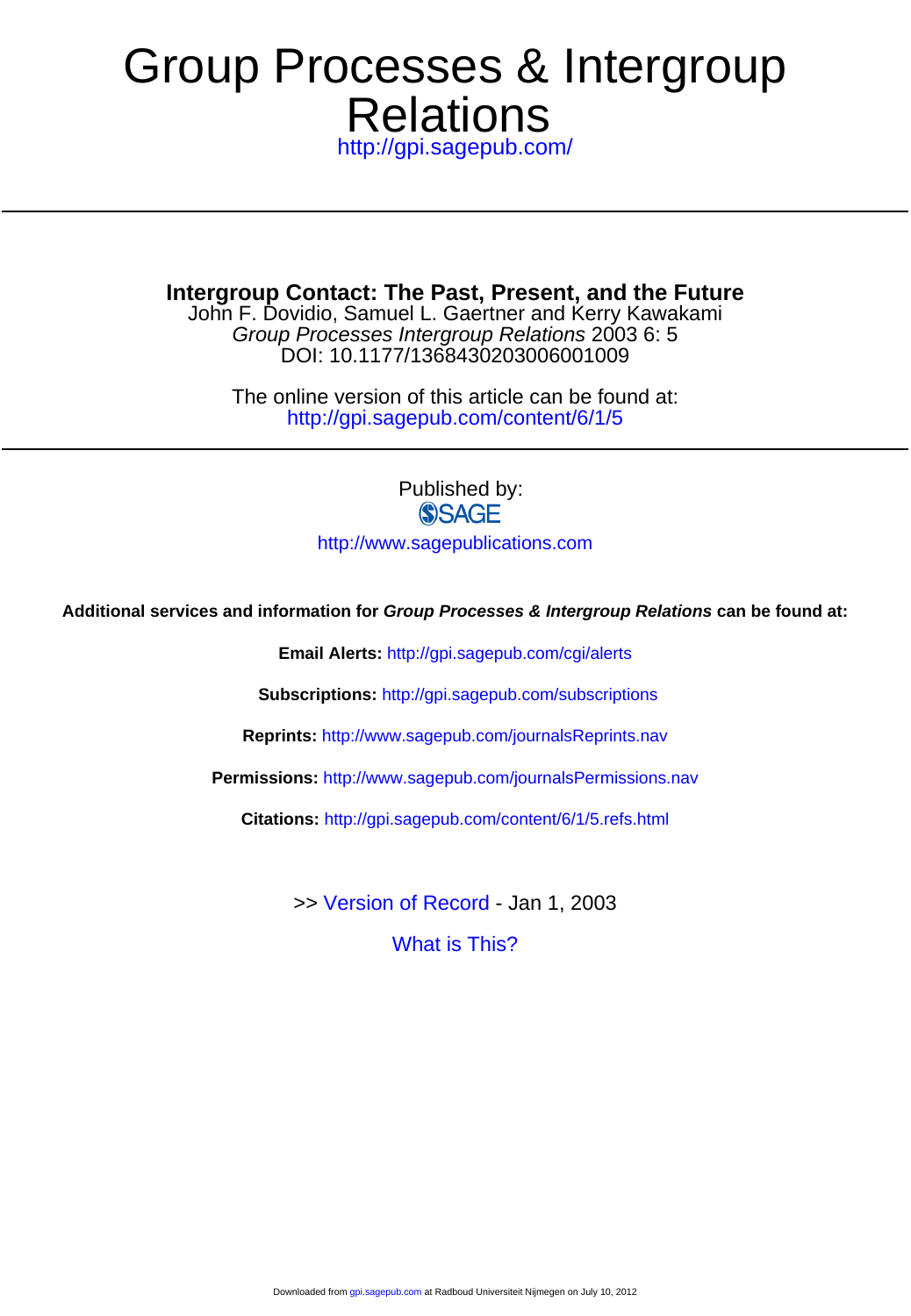*Group Processes & Intergroup Relations* 2003 Vol 6(1) 5–21

# **Intergroup Contact: The Past, Present, and the Future**

**[John F. Dovidio](#page-17-0)** *Colgate University*

**[Samuel L. Gaertner](#page-17-0)** *University of Delaware*

**[Kerry Kawakami](#page-17-0)** *York University*

The Contact Hypothesis has long been considered one of psychology's most effective strategies for improving intergroup relations. In this article, we review the history of the development of the Contact Hypothesis, and then we examine recent developments in this area. Specifically, we consider the conditions that are required for successful contact to occur (e.g. cooperation), investigate basic psychological processes that may mediate the consequent reductions in bias (e.g. decreased intergroup anxiety, increased common group representations), and explore factors that can facilitate the generalization of the benefits of intergroup contact in terms of more positive attitudes toward the outgroup as a whole (e.g. increased group salience). We conclude by outlining the contents of the contributions to this Special Issue on Intergroup Contact, highlighting common themes, and identifying findings that suggest directions for future research.

keywords Contact Hypothesis, intergroup contact, intergroup relations, prejudice, stereotypes

INTERGROUP contact has long been considered to be one of psychology's most effective strategies for improving intergroup relations. For the past fifty years the 'Contact Hypothesis' (Allport, 1954, 1958; Amir, 1969; Cook, 1985; Pettigrew, 1998; Pettigrew & Tropp, 2000; Watson, 1947; Williams, 1947) has represented a promising and popular strategy for reducing intergroup bias and conflict. This hypothesis proposes that simple contact between groups is not automatically sufficient to improve intergroup relations. Rather, for contact between groups to reduce bias successfully, certain prerequisite features must be present.

In this introductory article, we first review the history of the development of the Contact

#### **Author's note**

Address correspondence to John F. Dovidio, Provost and Dean of the Faculty, Colgate University, Hamilton, NY 13346, USA [email: jdovidio@mail.colgate.edu]

> Copyright © 2003 [SAGE Publications](www.sagepublications.com) (London, Thousand Oaks, CA and New Delhi) [1368-4302(200301)6:1; 5–21; 030009]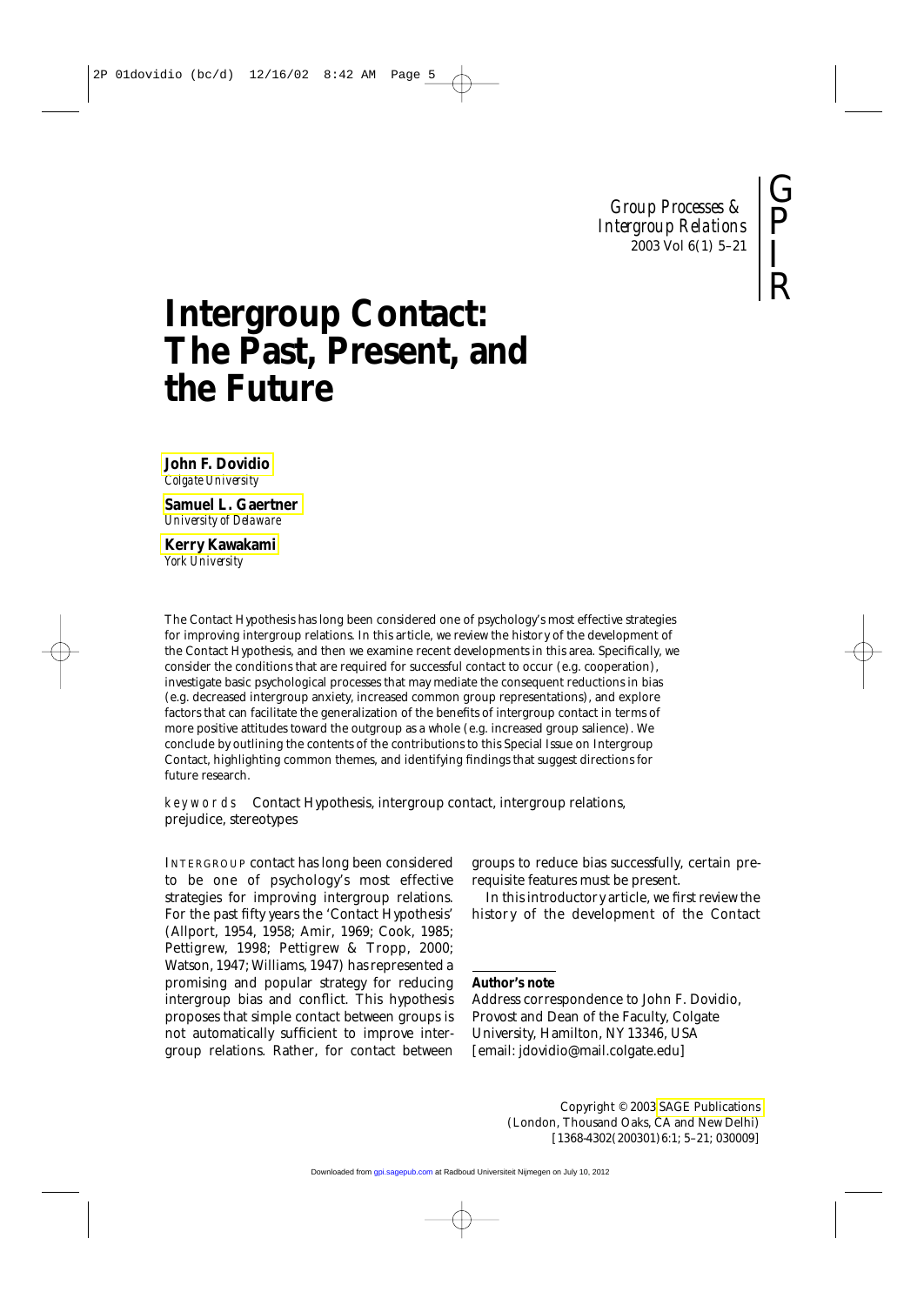Hypothesis, and then we examine the conditions that are required for successful contact to occur, explore basic psychological processes that may underlie the consequent reductions in bias, and consider factors that can inhibit or facilitate the generalization of the benefits of intergroup contact in terms of more positive attitudes toward the outgroup as a whole. We conclude by outlining the contents of the contributions to this Special Issue on Intergroup Contact, highlighting common themes, and identifying findings that suggest directions for future research.

# **History of the Contact Hypothesis**

Although Allport (1954, 1958) is commonly credited with introducing the Contact Hypothesis in his classic book, *The Nature of Prejudice*, the idea that intergroup contact could reduce bias was already in the literature by the mid-1930s. Zeligs and Hendrickson (1933) explored the relationship between several individual difference factors, including self-reported degree of acquaintance, and attitudes toward 39 different racial groups. The authors noted that the 'most significant factor related to social tolerance was the degree to which children claimed acquaintanceship with the various races', but they added that the 'relationship was high for all races except the Negro' (p. 26). Horowitz (1936) compared the racial attitudes of White children in segregated and integrated schools, but similarly found no differences in their racial attitudes.

By the mid-1940s, however, more attention was being devoted to the nature and context of interracial contact. F. Tredwell Smith's (1943) book, *An Experiment in Modifying Attitudes Toward the Negro*, described a program in which White Columbia University students had a series of positive weekend interracial social and intellectual contacts with Black leaders in Harlem. Students who experienced this form of interracial contact demonstrated significant improvements in their attitudes toward 'Negroes', changes that were not obtained among students in a control group who did not experience interracial contact.

Other works pointing to similar conclusions, often drawing on systematic studies and analyses of the experiences of American soldiers, were published soon after World War II. The battlefield offered a natural laboratory. Although segregation of Black and White units was the formal policy of the US Army during the war, combat conditions often necessitated racial integration among combat troops. One significant consequence was that White soldiers who had integrated combat experiences had more positive racial attitudes than did those who did not have this contact (Singer, 1948; Stouffer, 1949). In addition, in the Merchant Marines, the more voyages White seamen took with Black seamen, under conditions of mutual interdependence, the more positive their interracial attitudes became (Brophy, 1946).

These observations were being drawn into general principles soon after. Lett (1945) observed, in a paper presented at a conference jointly sponsored by the University of Chicago and the American Council on Race Relations, 'To achieve any kind of mutual understanding and regard, people must share experiences which permit the interplay of character and personality. They must share a common objective' (p. 35). Bramfield (1946), in his work on race relations in public schools concluded that 'where people of various cultures and races freely and genuinely associate, there tensions and difficulties, prejudices and confusions, dissolve; where they do not associate, where they are isolated from one another, there prejudice and conflict grow like a disease' (p. 245; see also Long, 1949).

A formal theory of contact soon began to emerge from work in several different disciplines (Pettigrew, in press). Watson (1947), in the field of education, observed in his monograph, *Action for Unity*: 'Spreading knowledge is useful, but it too seldom stirs the heart. Programs which arouse feelings are several degrees better than those that rely wholly on cold fact and logic. Still better are projects . . . designed to help people in face-to-face contacts with persons of a different race, religion, or background' (p. 54). He identified equal status contact, exposure to group members who disconfirm negative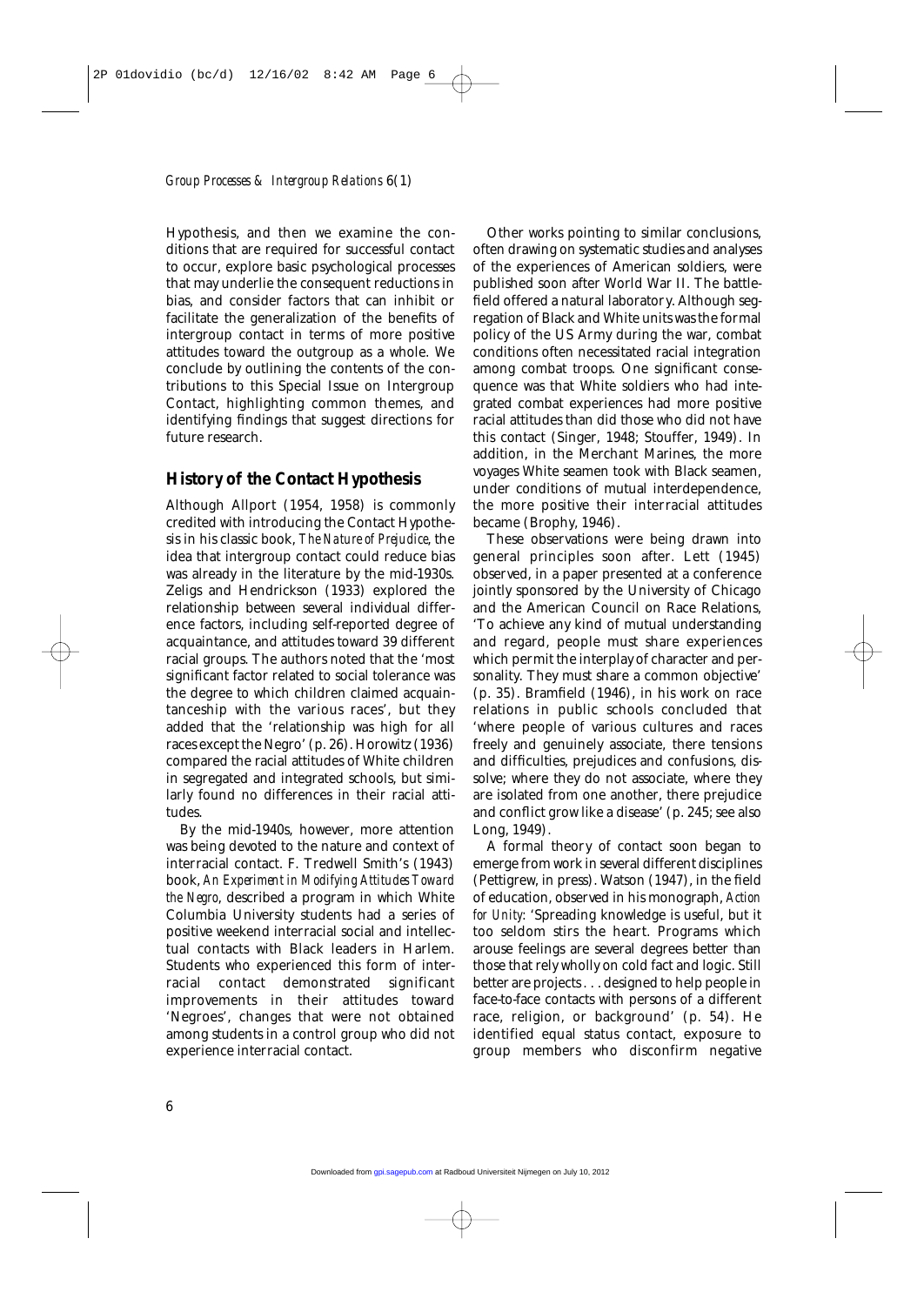stereotypes, and 'working together on common problems' (p. 58) as key elements for contact to reduce intergroup biases successfully.

Williams (1947), a prominent sociologist, outlined a number of propositions and testable hypotheses about techniques for improving intergroup relations in his influential book, *The Reduction of Intergroup Tensions*. Williams observed, 'In World War II recognition of the need for national unity in a warring world and the threat of "divide and conquer" techniques called forth a strong emphasis upon common American values and destinies' (p. 2). One proposition (#78) identified the potential benefits of appropriately structured intergroup contact: 'Lessened hostility will result from arranging intergroup collaboration, on the basis of personal association of individuals as functional equals, on a common task jointly accepted as worth while' (p. 69).

Williams (1947) recommended specific research on this topic. He stated, 'One feasible project, worthy of extensive repetition, is a comparative study of intergroup relations in segregated and mixed areas of the same community' (p. 91). Deutsch and Collins (1950, 1951), taking advantage of an opportunity to examine the effects of the assignment of apartments regardless of race in a housing project relative to more segregated housing based on personal preference at another housing project, performed such a study. Deutsch and Collins found that White residents in the integrated housing project had more frequent and positive interracial contact than those in segregated units, and they subsequently displayed more positive racial attitudes and showed less racial stereotyping.

In 1954, Sherif and his colleagues conducted a field study on intergroup conflict in an area adjacent to Robbers Cave State Park in Oklahoma (USA) that further emphasized the importance of the *context* in which intergroup contact occurs (see Sherif, Harvey, White, Hood, & Sherif, 1961). In this study, twenty-two 11-yearold boys who attended a summer camp were randomly assigned to two groups (subsequently known as the Eagles and Rattlers). Over a period of weeks the boys first interacted in separate groups unaware of the other's existence; then engaged in a series of competitive activities that generated overt intergroup conflict; next had opportunities for intergroup contact under neutral, noncompetitive conditions; and finally participated in a series of cooperative activities designed to ameliorate conflict and bias. Sherif et al. found that mere intergroup contact was not sufficient to improve relations between the groups; neutral contact often exacerbated bias. Only after the investigators altered the functional relations between the groups by introducing a series of superordinate goals—ones that could not be achieved without the full cooperation of both groups and which were successfully achieved—did the relations between the two groups become more harmonious.

Within this theoretical and empirical context, Allport (1954, 1958) formulated his highly influential version of the Contact Hypothesis. He hypothesized:

To be maximally effective, contact and acquaintance programs should lead to a sense of equality in social status, should occur in ordinary purposeful pursuits, avoid artificiality, and if possible enjoy the sanction of the community in which they occur. The deeper and more genuine the association, the greater its effect. While it may help somewhat to place members of different ethnic groups side by side on a job, the gain is greater if these members regard themselves as part of a *team*. (Allport, 1958, p. 454, original italics)

Allport's version included four prerequisite features for contact to be successful at reducing intergroup conflict and achieving intergroup harmony. These four features are (1) equal status within the contact situation; (2) intergroup cooperation; (3) common goals; and (4) support of authorities, law, or custom (see Pettigrew, 1998).

Since Allport's (1954, 1958) formulation, the Contact Hypothesis has received extensive empirical attention in the intervening years. In fact, interest seems to be escalating. Of the 203 abstracts produced in a search of the term 'Contact Hypothesis' in PsychInfo, 89 of these were published between 2000 and 2002. Although intergroup contact without the prerequisite conditions identified by Allport, for example in the beginning stages of the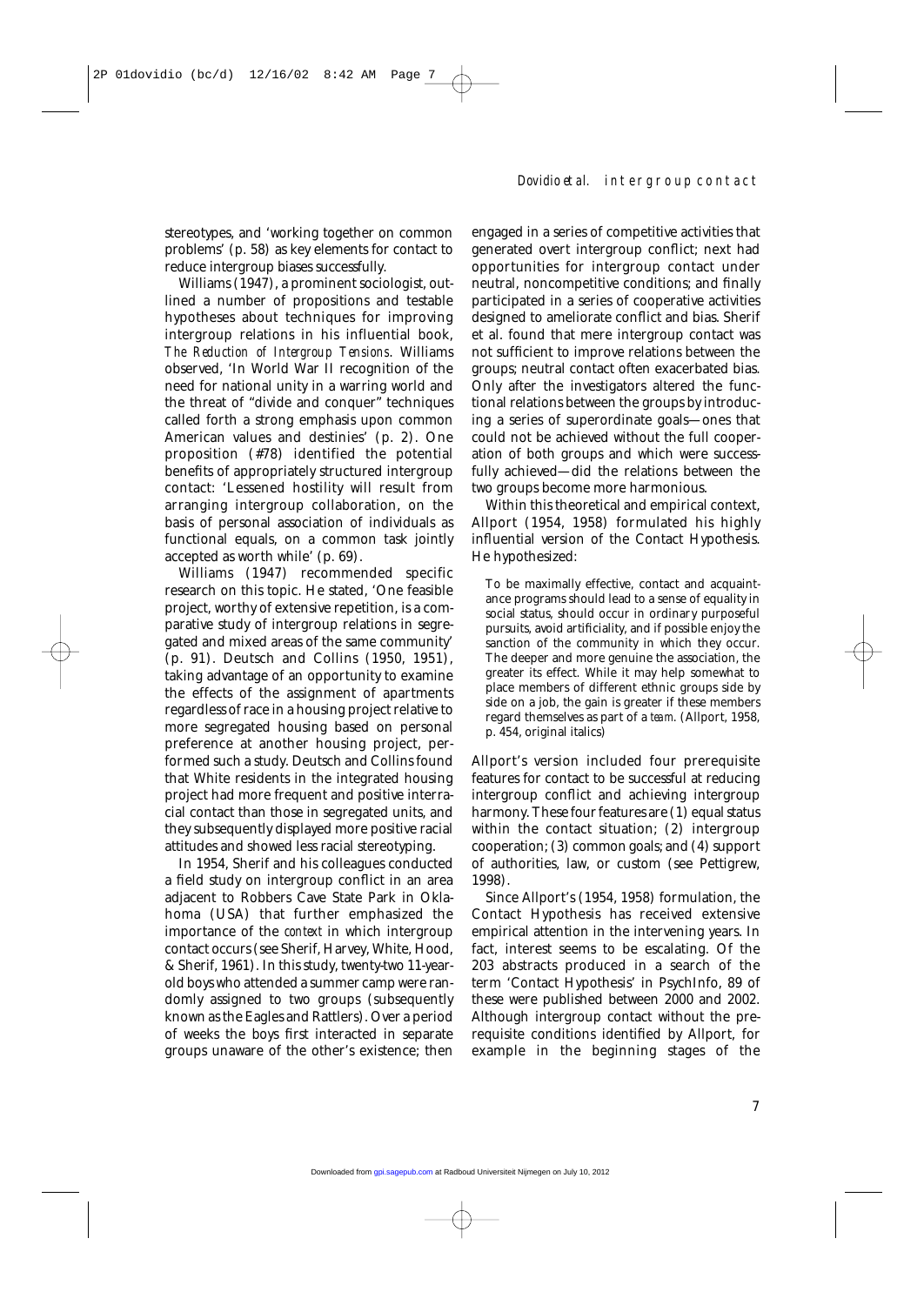implementation of school desegregation plans (Schofield & Eurich-Fulcer, 2001), may not reduce intergroup biases effectively, there is impressive evidence across a range of minority groups, including homosexuals (Herek & Capitanio, 1996) and people with psychiatric disorders (Kolodziej & Johnson, 1996) as well as racial and ethnic minorities, of the importance of appropriate intergroup contact for reducing bias. Pettigrew and Tropp (2000) reported the results of a meta-analytic review of tests of the Contact Hypothesis, based on 203 studies involving over 90,000 participants. Across these studies, intergroup contact reflecting the parameters identified in the Contact Hypothesis was significantly related to decreased intergroup biases. These effects occur for both majority and minority participants.

Besides exploring the effectiveness of intergroup contact for reducing bias, research has focused conceptually on three general areas for extending Allport's formulation of the Contact Hypothesis: (1) testing and elaborating on the four prerequisite conditions that Allport (1954, 1958) identified as critical for contact to successfully improve intergroup relations; (2) exploring the processes and mediating mechanisms by which different features of the contact situation reduce bias; and (3) investigating the factors that moderate—that is, facilitate or inhibit—the generalization of positive intergroup contact for reducing prejudice and stereotyping associated with the group as a whole.

# **Prerequisite conditions of contact**

Work investigating the prerequisite conditions identified by Allport (1954, 1958) has been generally supportive of his formulation. With respect to equal status, contact is more effective for reducing bias when groups enter the contact situation with equal status (Brewer & Kramer, 1985) and then have equal status within the contact situation (Moody, 2001). There is particularly strong support for the role of cooperative interdependence (Blanchard, Weigel, & Cook, 1975), and this principle forms the basis for interventions such as the jigsaw

classroom (Aronson & Patnoe, 1997) and cooperative learning (Johnson & Johnson, 2000; Slavin, 1985). Common goals are also a valuable factor (Chu & Griffey, 1985), but this factor may be less important than Allport (1954, 1958) originally suggested when it is isolated from cooperative interaction (Gaertner et al., 1999). Finally, empirical evidence also demonstrates that intergroup contact is more successful when it occurs in the context of supportive norms (Landis, Hope, & Day, 1984).

Importantly, two additional factors have emerged as critical conditions for successful intergroup contact. One is the opportunity for personal acquaintance between the members, especially when personalization occurs with those whose characteristics do not support stereotypic expectations (Amir, 1976; Brewer & Miller, 1984). Miller (2002) summarizes:

A number of interrelated, bi-directional processes and effects are induced by personalization. By promoting familiarity, it better permits the processing of individuating information of persons irrespective of their social category. . . . The trust implicit in personalized communication reduces anxiety and discomfort. . . . Simultaneously, these processes provide an opportunity to disconfirm negative stereotypes of disliked outgroups, and thereby break down the monolithic perception of the outgroup as a homogeneous unit. (p. 397)

The other additional factor is the development of intergroup friendships (Pettigrew, 1998). Pettigrew (1997), who examined the responses of over 3800 majority group members in probability samples from France, Great Britain, the Netherlands, and West Germany, found that people with outgroup friends had significantly lower levels of bias toward the group and that the development of intergroup friendships played a critical role in the way that contact reduced bias (see also Herek & Capitanio, 1996).

We summarize the features of the intergroup contact situation that are critical for reducing bias in Figure 1. As the prerequisite conditions for effective intergroup contact became established and expanded, attention shifted, however, from *what* conditions were important to *why*they were important. The focus, thus, turned to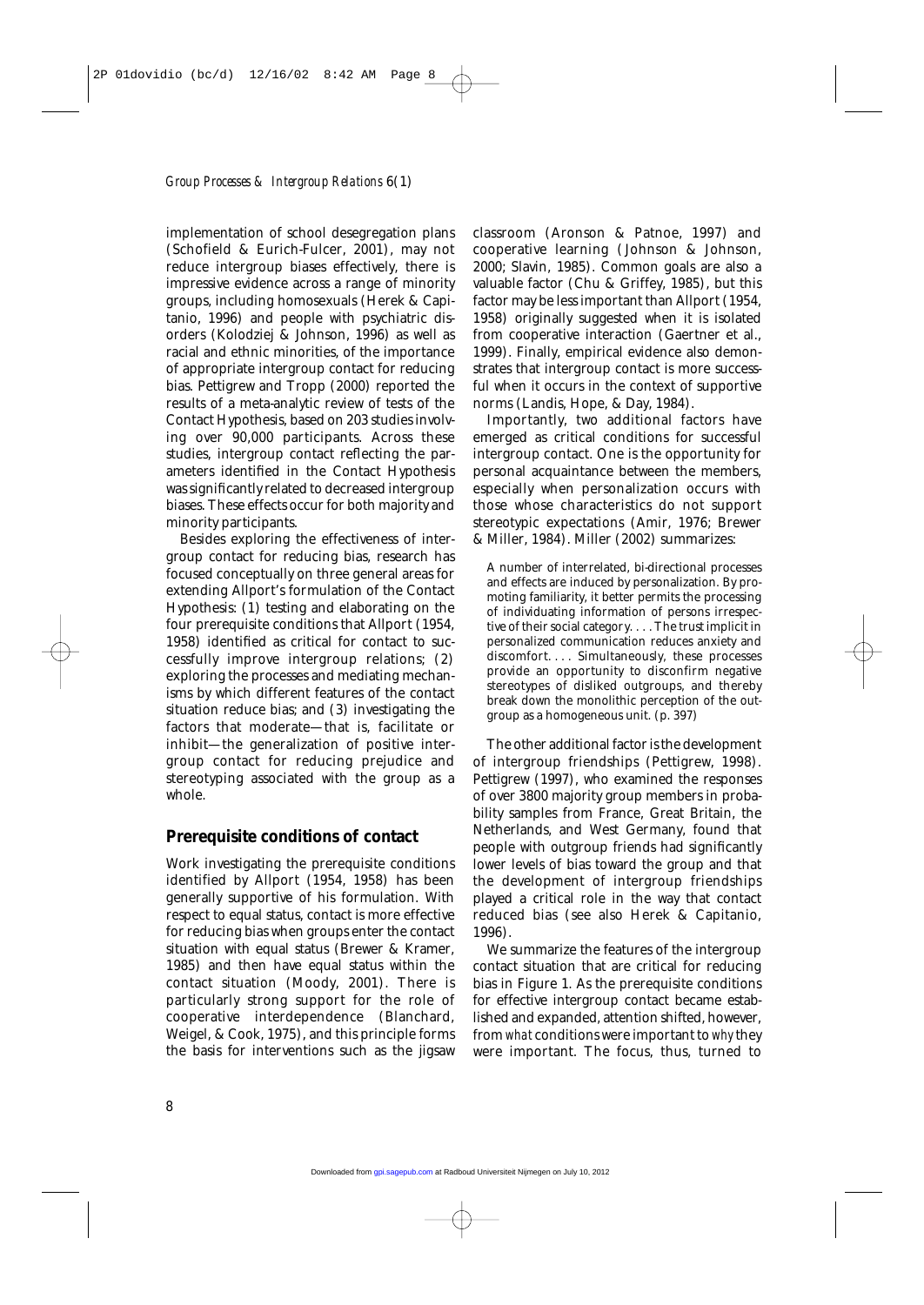identifying the underlying psychological processes, the mediating mechanisms, by which appropriate intergroup contact translates into more positive attitudes and relations.

### **Mediating mechanisms**

As more and more facilitating conditions were identified over and above the main prerequisite conditions across the years, the recipe for successful intergroup contact began to represent a list of loosely connected, diverse conditions rather than a unifying conceptual framework that explained how these prerequisite features achieve their effects (Stephan & Stephan, 1985). Several potential mediators have been proposed, however, that subsume these factors into a handful of meaningful mechanisms (see Figure 1). These involve the functional relations between the groups, behavioral responses, affective reactions to members of other groups, and cognitive responses to both outgroup and ingroup members.

#### *Functional relations*

The classic functional relations perspective by Sherif et al. (1961) views cooperative interdependence as a direct mediator of attitudinal and behavioral changes. That is, positive interdependence (cooperation) produces more favorable attitudes toward outgroup members, whereas negative interdependence (competition) generates more unfavorable attitudes. Building on this theme, Realistic Group Conflict Theory (Campbell, 1965; see also Bobo, 1988), the Instrumental Model of Group Conflict (Esses, Dovidio, Jackson, & Armstrong, 2001), and Social Dominance Theory (Sidanius & Pratto, 1999) have also emphasized the importance of how people view the competitive or cooperative nature of intergroup relations as a critical mediator of intergroup relations.

According to Sherif et al. (1961), when groups are competitively interdependent, actions that yield positive outcomes for one group produce negative consequences for the other. Thus, in the attempt to obtain favorable outcomes for themselves, the actions of the members of each group are also realistically perceived to be calculated to frustrate the goals of the other group. Therefore, a win–lose, zero–sum competitive relation between groups can initiate mutually negative feelings and stereotypes toward the members of the other group. In contrast, a cooperatively interdependent relation between members of different groups can reduce bias (Worchel, 1986).

Recently, however, researchers have further considered the processes that may be involved in translating functional relations into attitudes (see Brewer & Miller, 1984; Miller & Davidson-Podgorny, 1987; Worchel, 1979, 1986). For example, cooperation can have positive, reinforcing outcomes. The rewarding properties of achieving success may then become associated with members of other groups (Lott & Lott, 1965), thereby increasing attraction (Gaertner et al., 1999). These findings further suggest the operation of fundamental behavioral, affective, and cognitive factors in reducing intergroup biases through social contact.

#### *Behavioral factors*

Pettigrew (1998) observed, 'Optimal intergroup contact acts as a benign form of behavior modification' (p. 71). Establishing positive intergroup interaction within the contact situation can facilitate the development of new norms of intergroup acceptance that can generalize to new situations and to attitudes toward the outgroup as a whole. In addition, positive behavioral interactions may induce greater intergroup acceptance as a result of dissonance reduction serving to justify this type of interaction with the other group (Miller & Brewer, 1986). When intergroup contact is favorable, psychological processes that restore cognitive balance or reduce dissonance produce more favorable attitudes toward members of the other group and toward the group as a whole to be consistent with the positive nature of the interaction.

#### *Affective factors*

Pettigrew (1998) further observed, 'Emotion is critical in intergroup contact' (p. 71; see also Mackie & Smith, 2002). Pettigrew and Tropp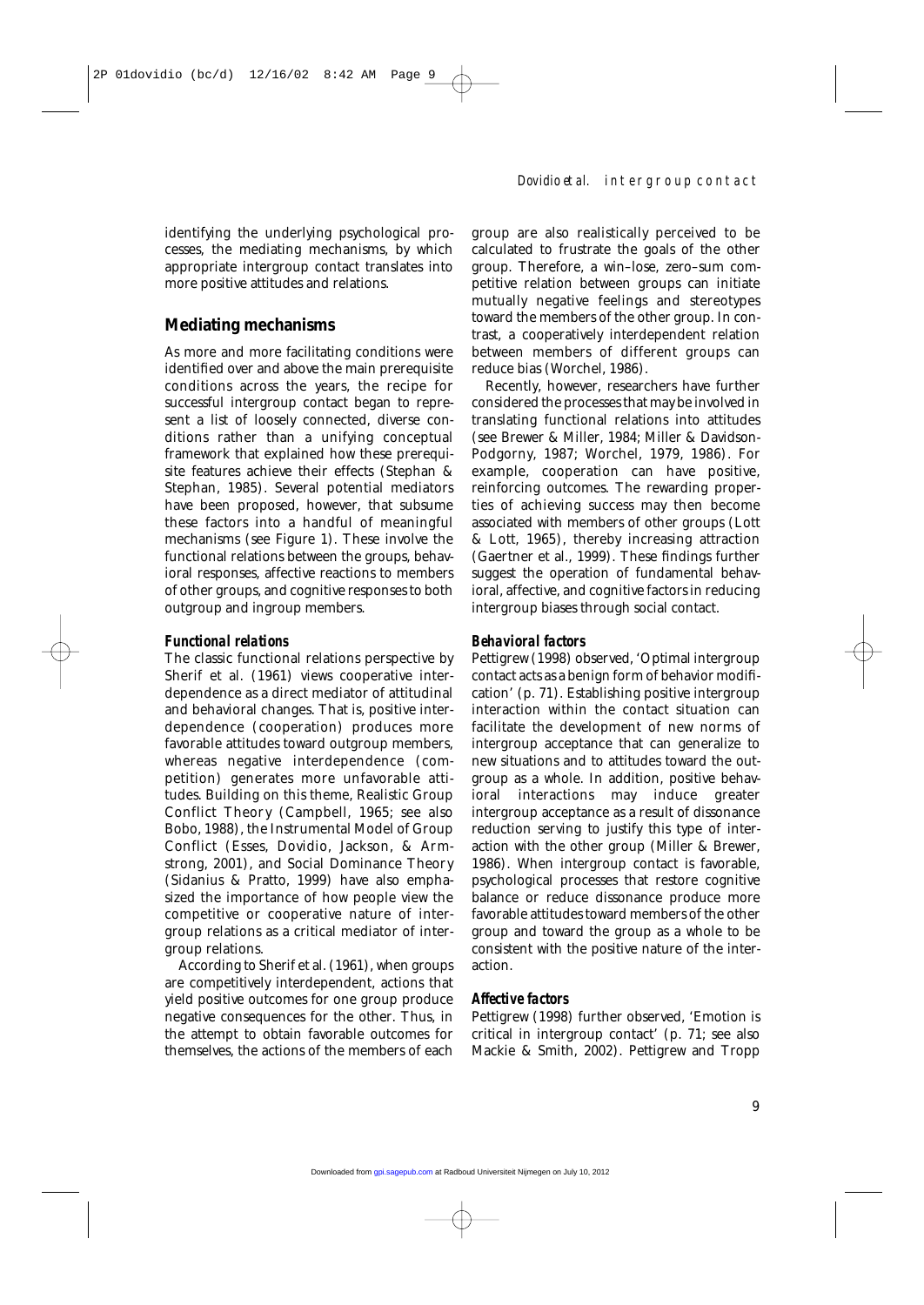(2000) concluded from their meta-analysis that affective factors play a critical role, potentially as mediators, of the effect of contact for reducing bias. Intergroup contact may thus operate by reducing negative affective reactions toward outgroup members and the group as a whole, or by increasing positive affective ties.

In terms of negative emotions, anxiety typically characterizes interactions between groups (Stephan & Stephan, 1985). This anxiety can prime negative reactions to other group members, strengthening stereotyping (Wilder, 1993), interfering with effective communication (Hyers & Swim, 1998), and leading to intergroup distrust (Dovidio, Gaertner, Kawakami, & Hodson, 2002). Reducing intergroup anxiety has been demonstrated as a critical step in improving intergroup relations (Islam & Hewstone, 1993; Stephan & Stephan, 1985).

With respect to positive emotions, intergroup contact can reduce bias by enhancing empathy toward members of the other group. For example, a study by Batson et al. (1997) demonstrated the effect of empathy on attitudes toward stigmatized groups. Participants who were instructed to focus on the feelings of the person (a high empathy condition) rather than on the facts of the person's problem (low empathy) while listening to an interview with a member of a stigmatized group subsequently exhibited more positive attitudes to the other person's group (people suffering from AIDS, or homeless people). Finlay and Stephan (2000) reported similar improvements in Whites' attitudes toward Blacks after participants read a set of short essays ostensibly written by Black college students describing their personal experiences with discrimination (e.g. being falsely accused of wrong-doing, being denied check-writing privileges).

Empathy can reduce bias in at least two ways. First empathy can lead people to feel more positively about others. Batson et al. (1997) found that asking participants to imagine how the other person was feeling, compared to attending primarily to the information presented, increased liking for a specific member of another group, which generalized to more positive attitudes toward the group as a whole. Second, empathy influences people's motivations to behave in a more supportive way toward others, independent of how much they like them. Batson (1991) has shown that empathy can stimulate a particular emotional experience, empathic concern (e.g. compassion, sympathy) that produces an altruistic motivation to improve the welfare of another person. To the extent that prejudice is commonly seen as threatening the welfare of the other person, one manifestation of this altruistic response may be increasing one's motivation to respond without prejudice to that person's group.

#### *Cognitive factors*

Two classes of cognitive factors have been identified (1) learning new information, and (2) social representations.

**Learning new information** Based on the assumption that ignorance promotes prejudice (Stephan & Stephan, 1984), Pettigrew (1998) proposed that 'learning about others' is a critical step in how intergroup contact improves intergroup relations. Increasing what people know about others can reduce bias in at least three ways. First, with more information about others, people may be more likely to see others in individuated and personalized ways. By having the opportunity to build new, nonstereotypic associations with groups members (Kawakami, Dovidio, Moll, Hermsen, & Russin, 2000), contact can undermine stereotyping. Second, greater knowledge of others may reduce uncertainty about how to interact with others, which can reduce the likelihood of avoidance of members of other groups and reduces discomfort in interactions that do occur (Crosby, Bromley, & Saxe, 1980; Gaertner & Dovidio, 1986). Third, enhanced intercultural understanding, in terms of better historical background or increased cultural sensitivity, might reduce bias by increasing recognition of injustice. As Stephan and Finlay (1999) explained, 'learning about suffering and discrimination while empathizing with the victims may lead people to . . . come to believe that the victims do not deserve the mistreatment. . . . If the victims do not deserve this unjust treatment,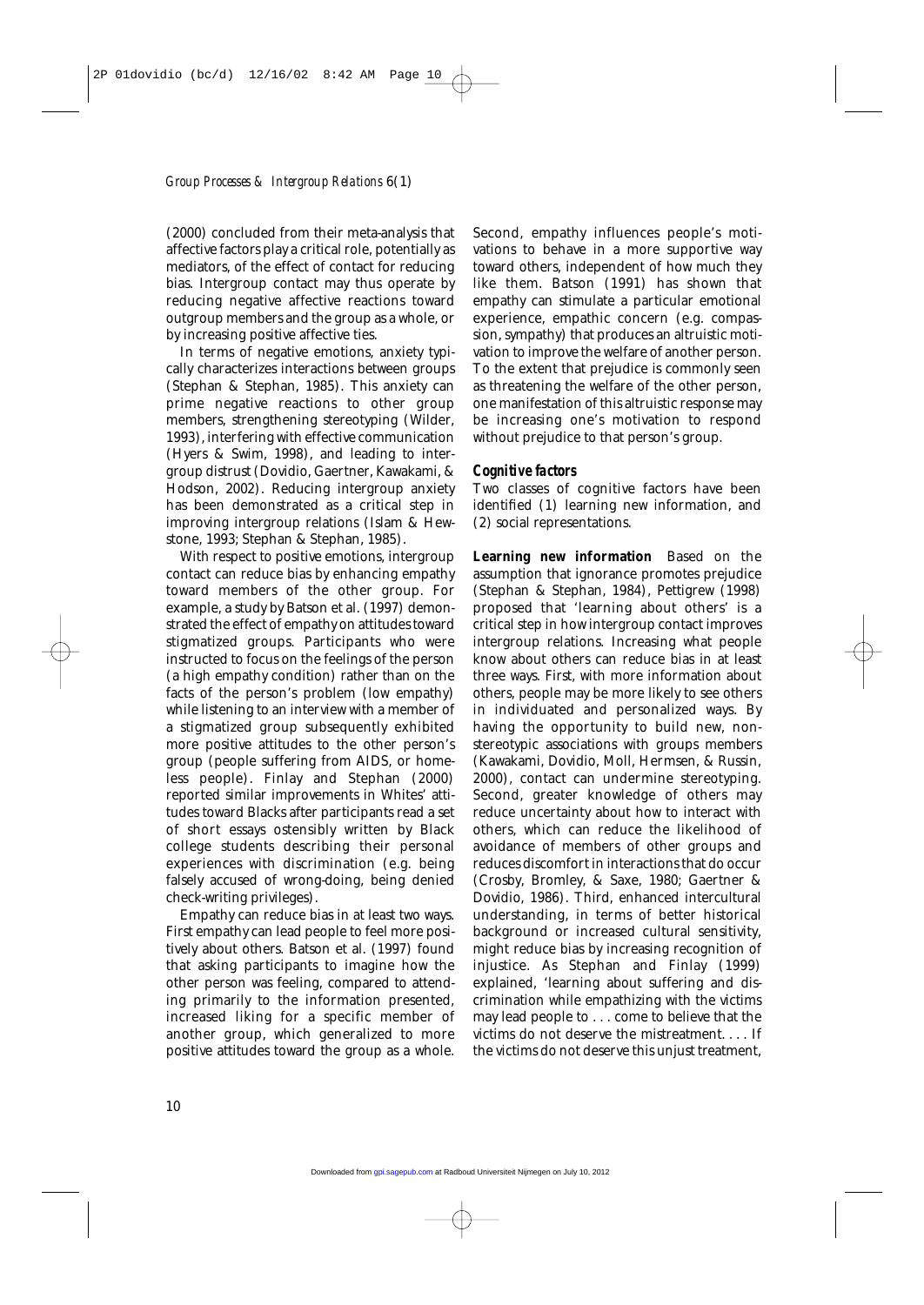it may no longer be tenable to hold such negative attitudes toward them' (p. 735). An emphasis on learning new information is a critical component of multicultural education programs for improving intergroup relations (Stephan & Stephan, 2001).

**Social representations** Evidence for the role of social representations comes from work on social categorization and social identity. Social Identity Theory (Tajfel & Turner, 1979) and, more recently, Self-Categorization Theory (Turner, Hogg, Oakes, Reicher & Wetherell, 1987) address the fundamental role of individual and collective identities in the development of intergroup bias. Social categorization, in which people are identified as ingroup or outgroup members, has a profound impact on affective, cognitive, and behavioral responses toward others. Emotionally, people spontaneously experience more positive affect toward other members of the ingroup than toward members of the outgroup (Otten & Moskowitz, 2000), particularly toward those ingroup members who are most prototypical of their group (Hogg & Hains, 1996). Cognitively, people retain information in a more detailed fashion for ingroup members than for outgroup members (Park & Rothbart, 1982), have better memory for information about ways in which ingroup members are similar to and outgroup members are dissimilar to the self (Wilder, 1981), and remember less positive information about outgroup members (Howard & Rothbart, 1980). And behaviorally, people are more helpful toward ingroup than toward outgroup members (Dovidio et al., 1997), and they work harder for groups identified as ingroups (Worchel, Rothgerber, Day, Hart, & Butemeyer, 1998).

Because of its role in creating and sustaining bias, social categorization processes can also have important implications for ways to reduce bias. In particular, from the social categorization perspective, the issue to be addressed is how intergroup contact can be structured so as to alter cognitive representations in ways that eliminate one or more of the basic features of the negative intergroup schema. Based on the premises of social identity theory, three alternative models for contact effects have been developed and tested in experimental and field settings, namely decategorization, recategorization, and mutual intergroup differentiation. Each of these strategies targets the social categorization process as the place to begin to understand and to combat intergroup biases.

*Decategorization* encourages members to deemphasize the original group boundaries and to conceive of themselves as separate individuals rather than as members of different groups (Wilder, 1986). One influential version of this approach involves going beyond simply producing individual representations of others to creating personalized impressions (Brewer & Miller, 1984; Miller, 2002). The *personalization* perspective on the contact situation proposes that intergroup interactions should be structured to reduce the salience of category distinctions and promote opportunities to get to know outgroup members as individual persons thereby disarming the forces of categorization. In the personalization process, members focus on information about an outgroup member that is relevant to the individual person rather than the member of the group. A number of studies provide evidence supporting this perspective on contact effects (Bettencourt, Brewer, Croak, & Miller, 1992; Marcus-Newhall, Miller, Holtz, & Brewer, 1993).

The *recategorization* approach is represented by the Common Ingroup Identity Model (Gaertner & Dovidio, 2000; Gaertner, Dovidio, Anastasio, Bachman, & Rust, 1993). According to this model, intergroup bias and conflict can be reduced by factors that transform participants' representations of memberships from two groups to one, more inclusive group. With common ingroup identity, the cognitive and motivational processes that initially produced ingroup favoritism are redirected to benefit the common ingroup, including former outgroup members.

Among the antecedent factors proposed by the Common Ingroup Identity Model are the features of contact situations that are necessary for intergroup contact to be successful (e.g. interdependence between groups, equal status,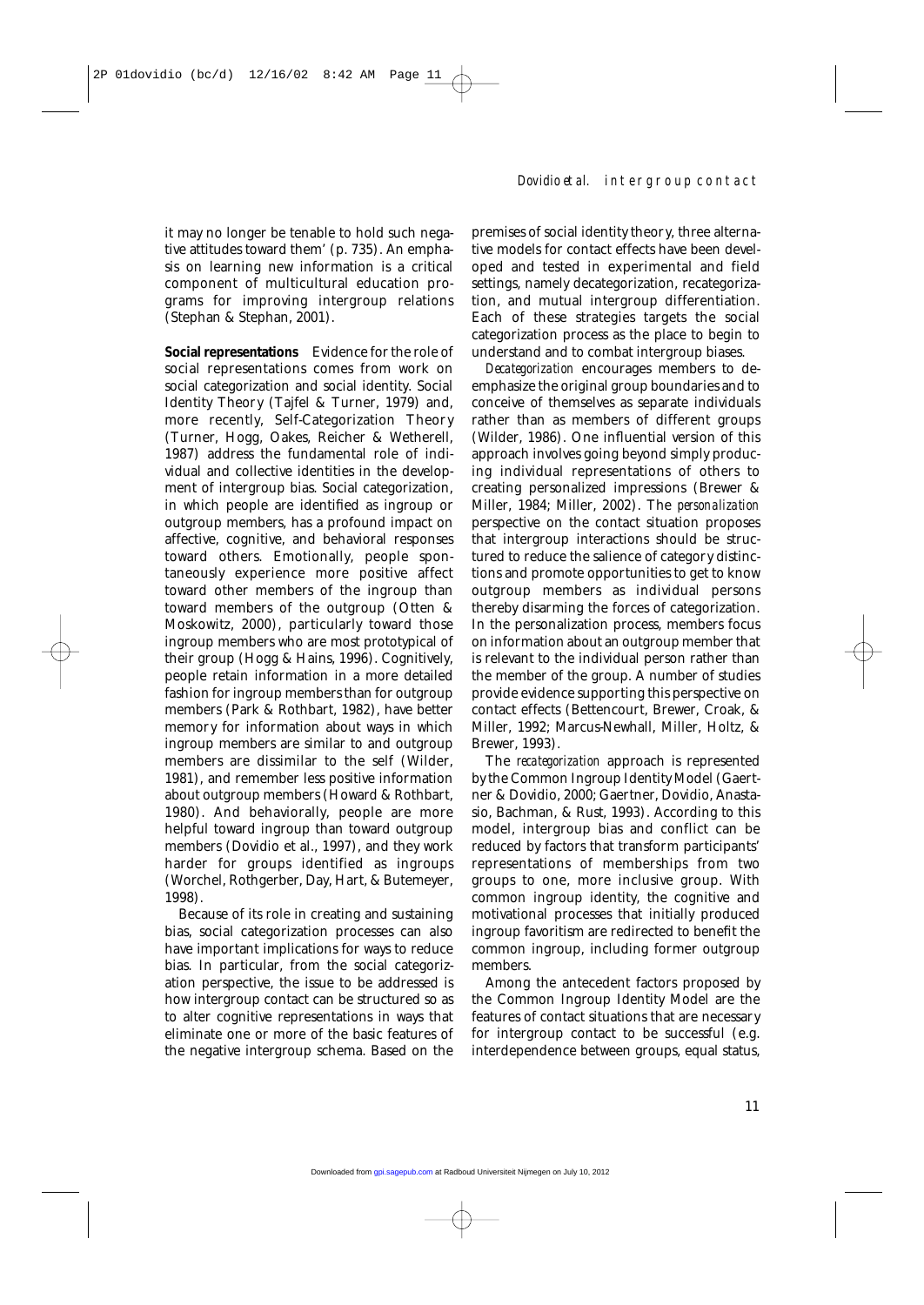equalitarian norms; Allport, 1954, 1958). From this perspective, intergroup cooperative interaction, for example, enhances positive evaluations of outgroup members, at least in part, because cooperation transforms members' representations of the memberships from 'us' versus 'them' to a more inclusive 'we' (see Gaertner & Dovidio, 2000). Moreover, consistent with the insight of Allport (1954, 1958) on the importance of the perception that members of different groups 'regard themselves as part of a *team*' (Allport, 1958, p. 454), Gaertner and Dovidio (2000) propose that developing a common ingroup identity does not necessarily require groups to forsake their original identities entirely, and that the benefits of a common ingroup identity can be achieved while people maintain a 'dual identity' with their superordinate group and subgroup identities simultaneously salient.

Nevertheless, it may sometimes be difficult to sustain a common group identity beyond the initial contact situation (Hewstone, 1996), and intergroup contact can often produce threats to the 'positive distinctiveness' of their original groups that can exacerbate rather than reduce bias (Tajfel & Turner, 1979). The Mutual Intergroup Differentiation Model (Hewstone & Brown, 1986) thus represents a different approach that addresses these issues. In order to promote positive intergroup experience, Hewstone and Brown recommend that the contact situation be structured such that members of the respective groups have distinct but complementary roles to contribute toward common goals. In this way, both groups can maintain positive distinctiveness within a cooperative framework. Thus, the Mutual Intergroup Differentiation Model does not seek to change the basic category structure of the intergroup contact situation, but rather it attempts to change the context of contact to one of positive interdependence (see Brown & Wade, 1987; Deschamps & Brown, 1983; Dovidio, Gaertner, & Validzic, 1998).

Rather than viewing these social representation frameworks as competing positions, these models may be perceived to be complementary approaches that have varying degrees of effectiveness in different situations or operate sequentially to sustain the positive effect of intergroup contact (Gaertner & Dovidio, 2000; Hewstone, 1996; Pettigrew, 1998). For instance, different representations may have different appeals and effectiveness for different groups and for different types of individuals within these groups. Majority group members commonly prefer a common ingroup representation (assimilation), whereas minority group members prefer an integrative orientation reflective of mutual intergroup differentiation (van Oudenhoven, Prins, & Buunk, 1998). These preferences also relate to mediation. Dovidio, Gaertner, and Kafati (2000) found that the benefits of intergroup contact were most strongly mediated by a common group identity for White students in the United States, whereas a dual identity (a 'different groups on the sameteam' representation) was the most important mediating factor for racial and ethnic minority students. These differences were more pronounced for students who identified more strongly with their group. Moreover, with respect to individual differences, appeals that emphasize the common group membership of nonimmigrants and immigrants have been shown to improve attitudes toward immigrants and to increase support for immigration among people in Canada and the United States, and particularly among those high in Social Dominance Orientation for whom group hierarchy is important (Esses et al., 2001).

As Pettigrew (1998) and Hewstone (1996) hypothesize, different representations may develop sequentially with contact to reduce intergroup bias. For example, recategorization in terms of a common ingroup identity facilitates helping and self-disclosure toward those formerly perceived primarily as outgroup members (see Dovidio et al., 1997; Nier, Gaertner, Dovidio, Banker, Ward & Rust, 2001), which in turn may stimulate reciprocal responses from others. These new intimate and self-disclosing interactions can create more personalized perceptions, which then sustain the positive impact of contact on group relations. Pettigrew (1998) also suggests that initial decategorization effects may facilitate the subsequent development of a common ingroup identity in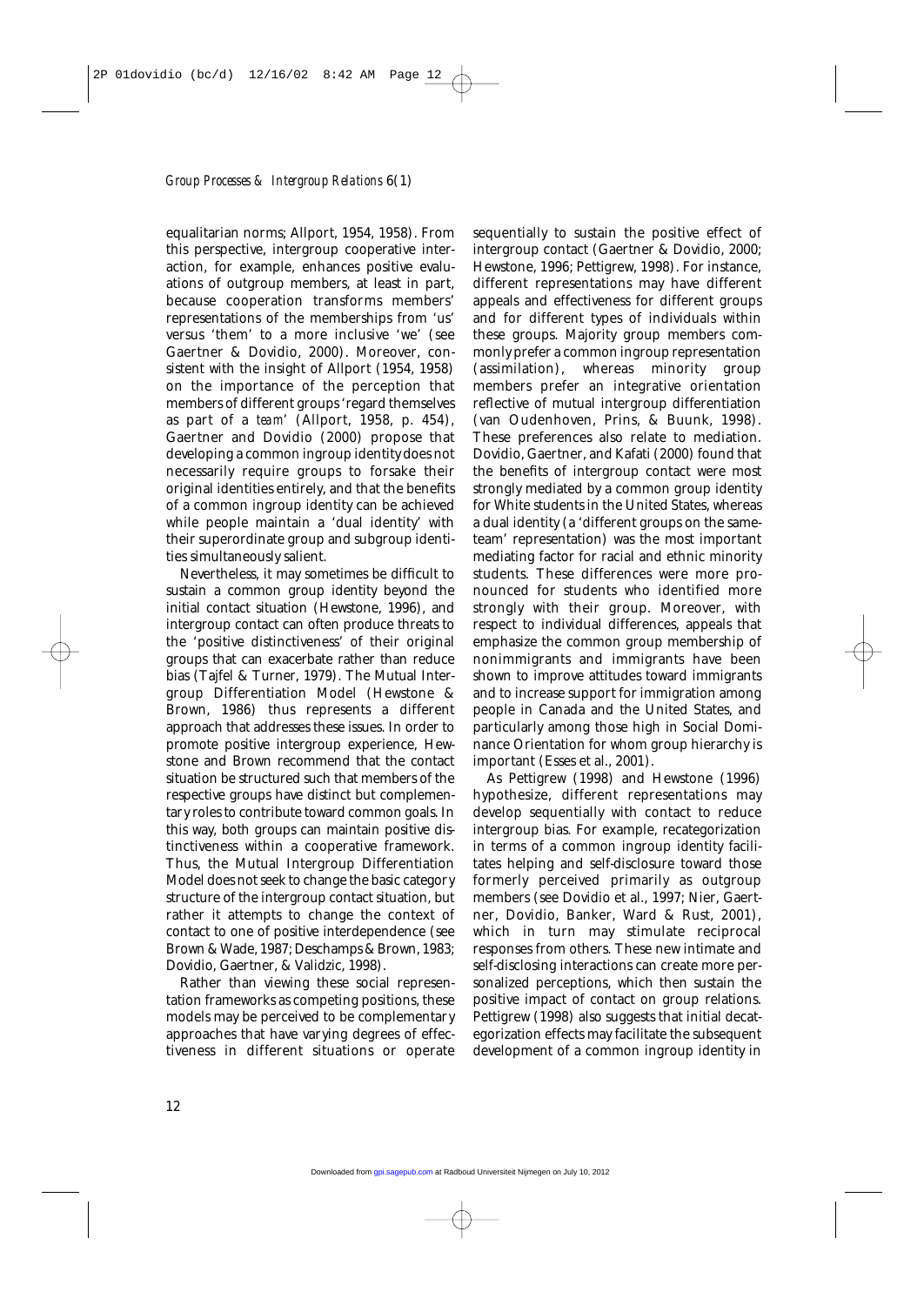the process of intergroup contact. Thus, recategorization, decategorization, and personalization can potentially operate complementarily and sequentially to improve intergroup relations in lasting and meaningful ways.

# **Generalization**

The third general emphasis of research on the Contact Hypothesis has involved factors that can moderate—that is, facilitate or inhibit—the generalizability of the benefits of intergroup contact to attitudes to the group as a whole. A focus of this issue has involved the role of *category salience* during the contact situation.

#### *Salient categories*

Several researchers in this area posit that it is critical to maintain the salience of group representations during the contact situation for generalization to occur. Hewstone and Brown (1986), in particular, argue that generalization of positive contact experiences is more likely when the contact situation is defined as an *intergroup* situation rather than an *interpersonal* interaction. Generalization in this case is direct; group membership serves as the associative link between individuals in the contact situation and the outgroup as a whole. Similarly, Gaertner and Dovidio (2000) proposed a 'trade-off hypothesis' in which initial group contact may produce less positive attitudes toward outgroup members present when original group boundaries are salient than when only a common ingroup identity is salient but, because of the salient associative link, generalization will be more successful under dual identity conditions.

Consistent with these views on the importance of category salience, a number of studies have demonstrated that cooperative contact with a member of an outgroup leads to more favorable generalized attitudes toward the group as a whole when category membership is made salient during contact (e.g. Brown, Vivian & Hewstone, 1999). In addition, the benefits of group contact, particularly in terms of reducing stereotyping, are more pronounced when positive contact is with outgroup members perceived to be typical (rather than atypical) of

their group (Desforges et al., 1991; Rothbart & John, 1985).

#### *Personalization*

Alternatively, Brewer and Miller (1984; see also Miller, 2002) have shown that the development of personalized representations through intergroup contact also produces more favorable generalized attitudes, as well as more positive attitudes toward outgroup members present in the contact situation. Miller, Brewer, and Edwards (1985), for instance, demonstrated that a cooperative task that required personalized interaction with members of the outgroup resulted not only in more positive attitudes toward outgroup members in the cooperative setting but also toward other outgroup members shown on a videotape, compared to cooperative contact that was task-focused rather than person-focused.

Further evidence of the value of personalized interactions for reducing intergroup bias comes from data on the effects of intergroup friendships (Hamberger & Hewstone, 1997; Pettigrew, 1997). Other research reveals two valuable extensions of the personalized contact effect. One is evidence that personal friendships with members of one outgroup may lead to tolerance toward outgroups in general and reduced nationalistic pride, a process that Pettigrew (1997) refers to as 'deprovincialization'. Thus, decategorization based on developing crossgroup friendships that decrease the relative attractiveness of a person's ingroup provides increased appreciation of the relative attractiveness of other outgroups more generally.

A second extension is represented by evidence that contact effects may operate indirectly or vicariously. Although interpersonal friendship across group lines leads to reduced prejudice, even knowledge that an ingroup member has befriended an outgroup member has the potential to reduce bias while the salience of group identities remains high for the observer (Wright, Aron, McLaughlin-Volpe, & Ropp, 1997).

Although the personalization approach, which implicates decategorization, and category salience perspectives appear antithetical, Miller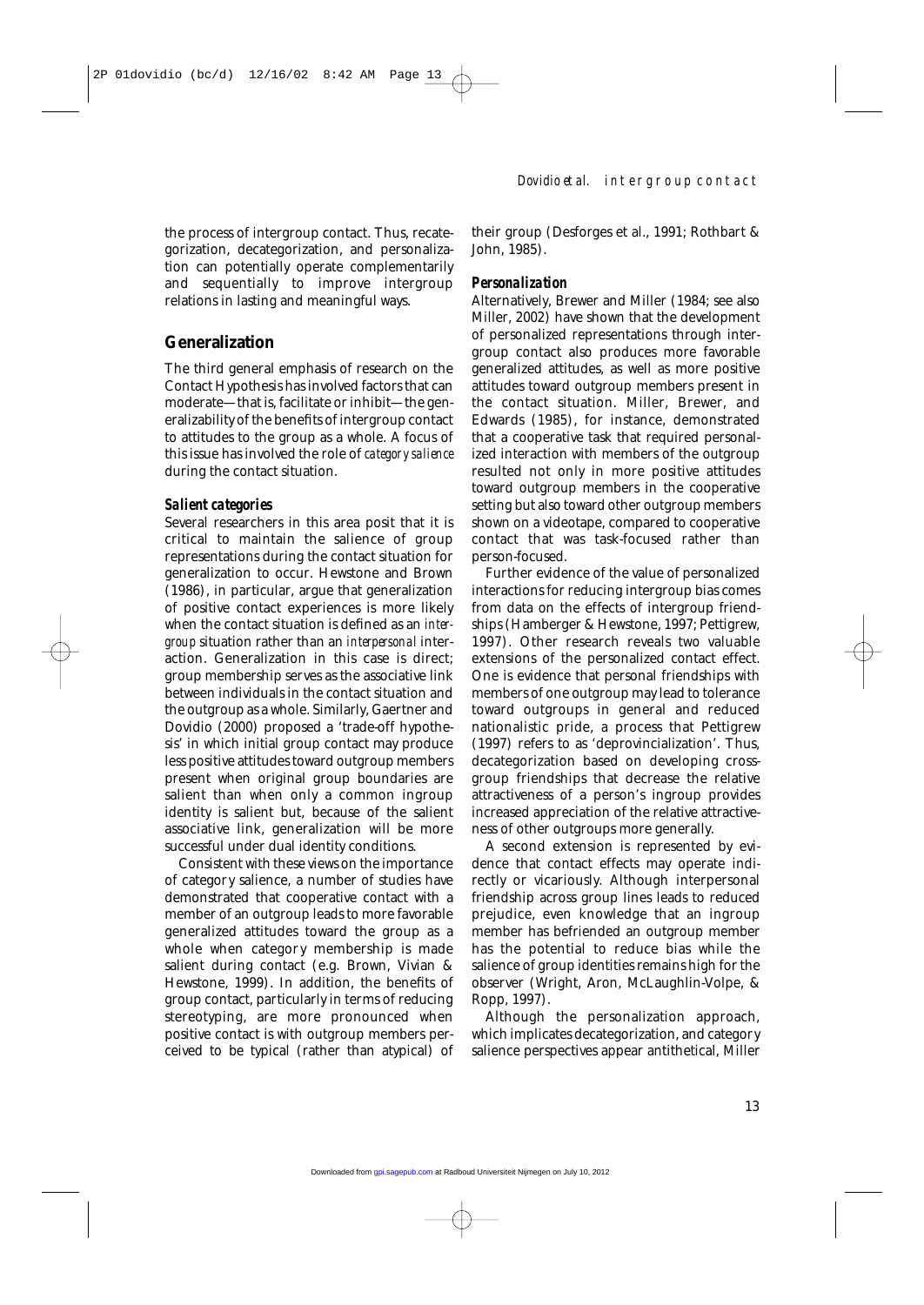(2002) suggests points of compatibility. Although Miller agrees that if contact with an outgroup member occurs in the absence of recognition of category membership, no generalization will occur, he notes that:

in most of the contact situations that are of interest to those concerned with intergroup relations, cues providing information about the category identity of interacting persons are constantly present. . . . Thus, although we never explicitly emphasized the logical necessity of salient category cues for the generalization of positive contact, we did not disagree with Hewstone and Brown's emphasis on it. Instead, we fully concur with them. (pp. 399–400)

Therefore, there appears to be a general consensus that maintaining the salience of category membership is important for generalization to occur. The question that remains involves the relative effectiveness of having positive functional group relations (Hewstone & Brown,

1986), maintaining a superordinate group identity (Gaertner & Dovidio, 2000), or establishing personalized relations while simultaneously having category membership be at least moderately salient. The answer to this question is that these additional considerations are all important but that the relative effectiveness of each strategy is moderated by situational factors, temporal issues, and individual differences.

# **The current issue**

Our review of current issues in intergroup contact is schematically summarized in Figure 1. On the left-hand side of our formulation are the original four prerequisite conditions described by Allport (1954, 1958), along with the two more recently identified elements, intimate interaction (Amir, 1976) and friendships (Pettigrew,



*Figure 1*. Processes in intergroup contact.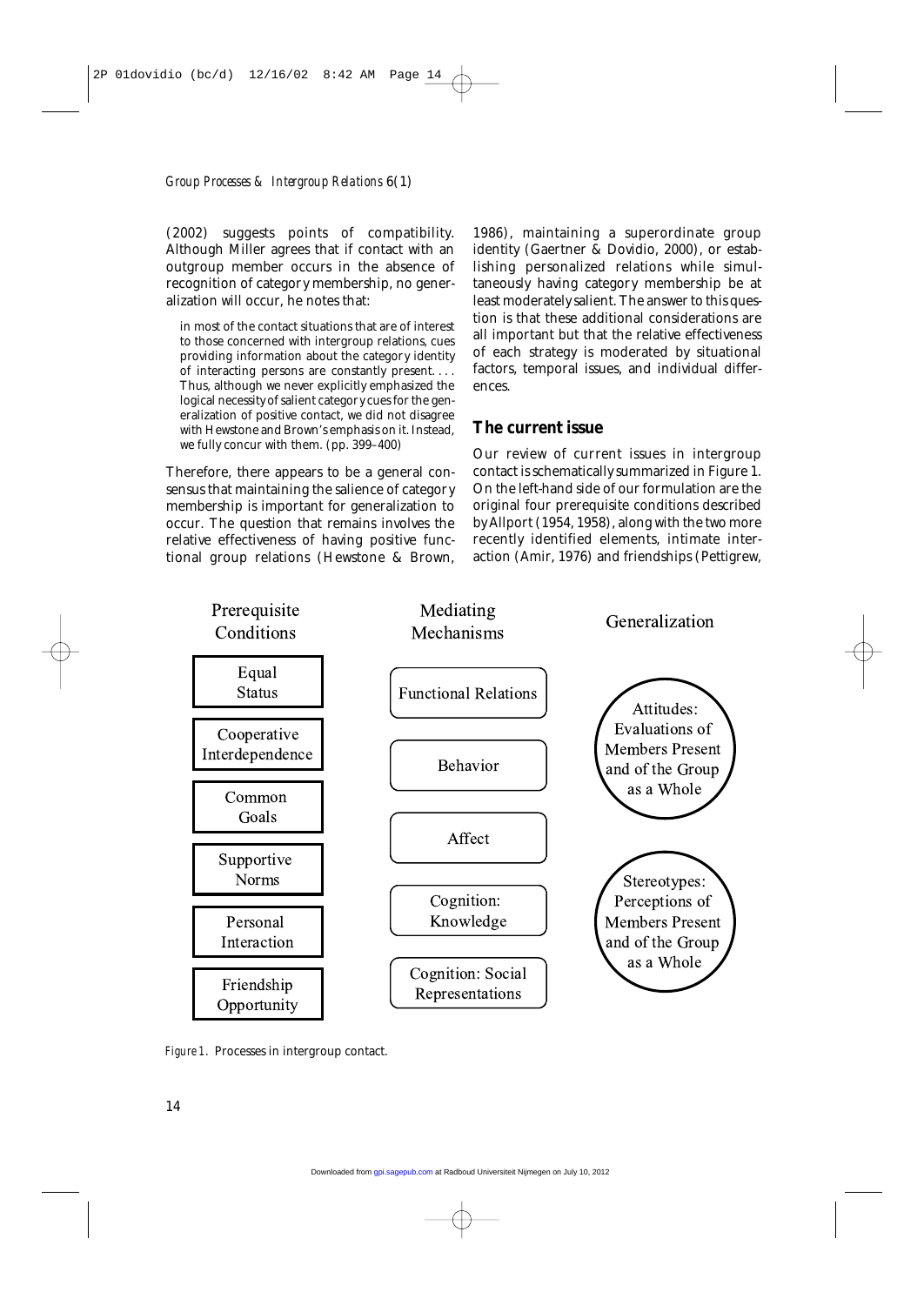1997). The center column depicts key potential mediating mechanisms by which intergroup contact can translate into more positive intergroup relations and attitudes. The last column represents the process of generalization from more positive attitudes toward outgroup members present in the contact situation to attitudes toward the group as a whole. Also, this last column acknowledges that interaction with outgroup members can also undermine outgroup stereotypes by changing perceptions of outgroup homogeneity.

#### *Issue content*

The six papers that follow in this special issue map onto various aspects of this framework. In the first paper, 'Ethnic Prejudice in East and West Germany: The Explanatory Power of Intergroup Contact', Wagner, van Dick, Pettigrew, and Christ demonstrate the potency of the relationship between intergroup contact and reduced levels of bias. Using three surveys of the attitudes and experiences of East and West Germans, these authors examined the hypothesis that differences in prejudice toward outgroups expressed by East and West Germans can be accounted for by differences in intergroup contact. This paper, employing structural equations modeling, further investigates the hypothesized *causal* relationship between intergroup friendship, in particular, and bias, and it demonstrates how general social psychological theory can be applied to explain a relevant social problem.

The second paper, 'Intergroup Contact and Prejudice Toward Immigrants in Italy: The Mediational Role of Anxiety and the Moderational Role of Group Salience', is by Voci and Hewstone. This paper presents two studies that explore how intergroup contact with immigrants in Italy can influence outgroup evaluations and perceptions of outgroup homogeneity. This research further examined the potential mediating role of intergroup anxiety and the moderating role of the salience of group memberships during contact for generalized attitudes. Voci and Hewstone's results demonstrated that the combination of positive contact with individuals from the outgroup (which

reduces anxiety) *and* the salience of group memberships during contact led to more positive orientations toward the outgroup in general.

Eller and Abrams, in the third paper titled, ' "Gringos" in Mexico: Cross-Sectional and Longitudinal Effects of Language Schoolpromoted Contact on Intergroup Bias', used both cross-sectional and longitudinal methodologies to investigate the role of contact in reducing bias. Specifically, Eller and Abrams examined how contact as friends and more superficial contact at school related to intergroup attitudes among American students studying in Mexico. This research considered a number of the mediating variables identified in Figure 1, including affective ties, behavioral responses, learning about the outgroup, and social representations. The work offers new insights for integrating alternative perspectives on how contact reduces bias (Gaertner & Dovidio, 2000; Pettigrew, 1998).

In the fourth paper, 'The Effects of Ingroup and Outgroup Friendships on Ethnic Attitudes in College: A Longitudinal Study', Levin, Van Laar, and Sidanius used longitudinal data which tracked American students' responses across four years of college to examine the potential iterative interrelationships among key aspects of the model presented in Figure 1. In particular, they investigated how initial levels of intergroup attitudes and anxiety influenced college students' willingness to engage in intergroup interaction and specifically their willingness to develop intergroup friendships. The development of more intergroup friendships, in turn, predicted lower levels of intergroup anxiety and bias at the end of students' college careers. This study sheds important light on the nature of the possible causal sequences that can occur from intergroup contact.

In the fifth paper, 'Intergroup Contact: Effects on Group Evaluations and Perceived Variability', Wolsko, Park, Judd, and Bachelor investigated how intergroup contact with typical and atypical members of an outgroup can differentially impact separate components of group perceptions, specifically overall group evaluations and perceptions of group variability. They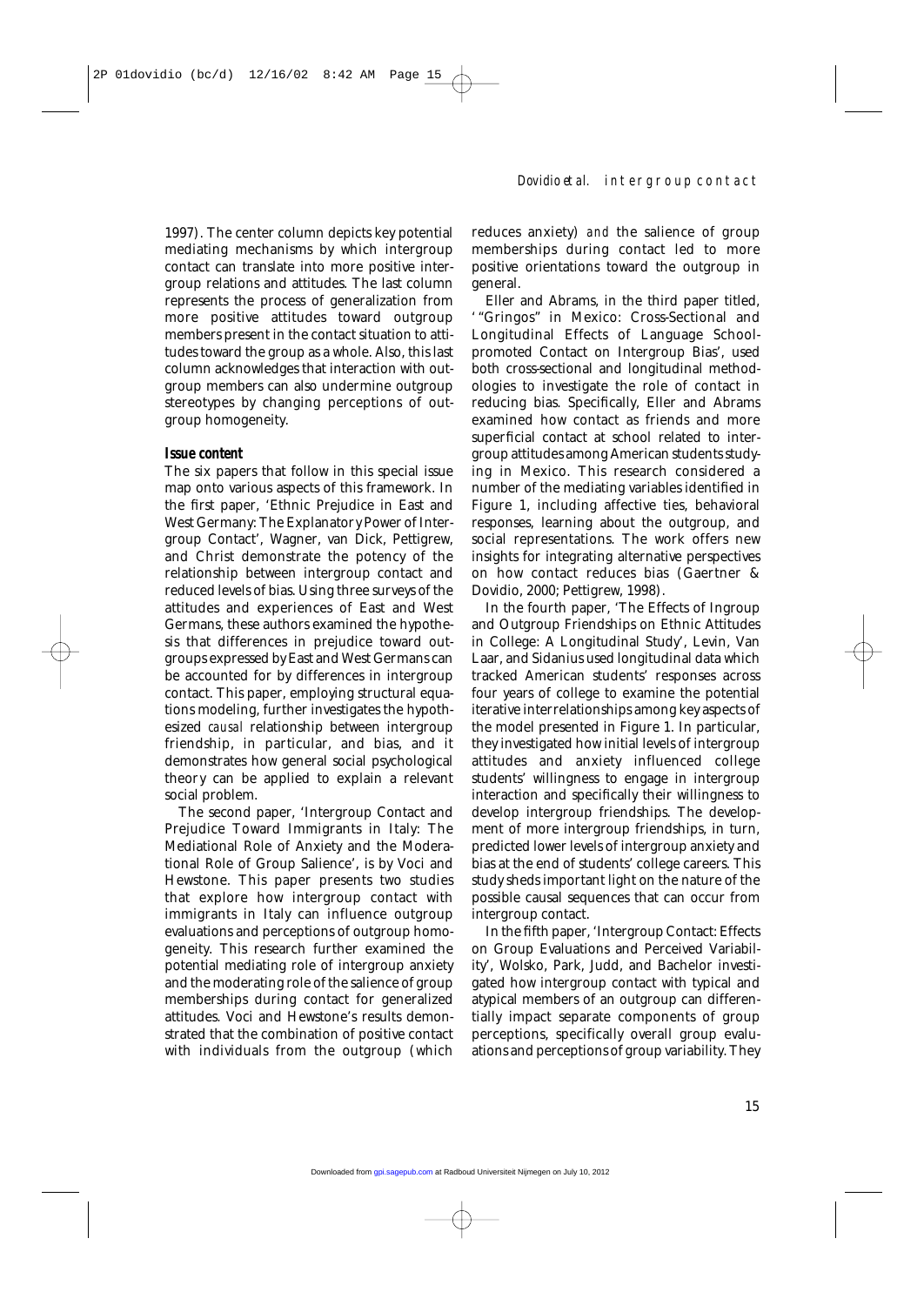found that intergroup contact that is cooperative and pleasant generally produces more positive target group evaluations, regardless of the typicality of the outgroup member involved in the interaction. In contrast, perceptions of group variability as a function of contact were critically moderated by perceived typicality. Specifically, they found that changes in perceptions of group variability as a function of contact occurred only when the contact was with someone who disconfirmed the group stereotype but who was nevertheless regarded as typical of the group.

The final paper by Nagda and Zúñiga, 'Fostering Meaningful Racial Engagement Through Intergroup Dialogues', complements the other contributions by studying the effects of a seven-week college-level intervention program (Intergroup Dialogues) that was designed to encourage increased social awareness, effective communication, and relationship building among the ethnically diverse groups of students who participated. The Intergroup Dialogues approach assumes that favorable conditions of intergroup contact, including equal status, opportunity for acquaintance, and interdependency, are necessary, but not sufficient to promote the intended consequences of these intergroup interactions. Specifically, they found that positive changes in students' social awareness, perspective taking, and relationship building were moderated by students' positive engagement with the process of learning advocated by the Intergroup Dialogues approach.

Taken together, these papers address some common themes, such as an interest in the psychological processes that mediate the relation between intergroup contact and intergroup attitudes, and a number of convergent findings. However, they also yield a few findings that are apparently inconsistent, which can help to stimulate future research.

#### *Findings and themes*

The findings from this set of papers reflect four fundamental issues: (1) the role of intergroup anxiety, (2) the importance of intergroup friendships, (3) the potential mediating influence of group representations, and (4) the

distinct impact of contact on prejudice and stereotypes.

The two studies that consider the role of intergroup anxiety, by Voci and Hewstone and by Levin et al., show strong agreement about the dysfunctional effects of intergroup anxiety on intergroup attitudes and the formation of outgroup friendships. Voci and Hewstone's paper indicates that frequent, high quality intergroup contact relates negatively to intergroup anxiety, while high levels of intergroup anxiety predict negative outgroup attitudes, including more subtle forms of prejudice. Relatedly, the longitudinal study by Levin et al. reveals that higher levels of intergroup anxiety during the first year of college predict the lower incidences of crossgroup friendships two and three years later.

There is also strong agreement across articles about the importance of the relationships among contact, cross-group friendships, and intergroup attitudes. In general, the opportunity for contact that promotes intergroup friendships seems to lead to more positive intergroup attitudes. Nevertheless, there is some discrepancy regarding whether the direction of causality between contact, cross-group friendship, and intergroup attitudes is primarily unidirectional, from contact to friendship to positive attitudes, or equivalently bi-directional. The cross-sectional analyses by Wagner et al. and by Eller and Abrams support Pettigrew's (1997) finding regarding the path from friendship to positive attitudes. In addition, Wagner et al.'s analyses reveal that the strength of this path from friendship to attitudes is stronger than the opposite path from favorable outgroup attitudes to increased receptivity to forming outgroup friendships.

In contrast, longitudinal analyses by Eller and Abrams over a two-week period do not support the friendship-to-attitude path obtained in their cross-sectional analysis. Also, the longitudinal study by Levin et al. reveals that over a four-year period the pathway between friendship and attitudes pathway is bi-directional, and of equivalent strength in both directions. These papers thus converge on the importance of outgroup friendships for developing more favorable outgroup attitudes and point to the value of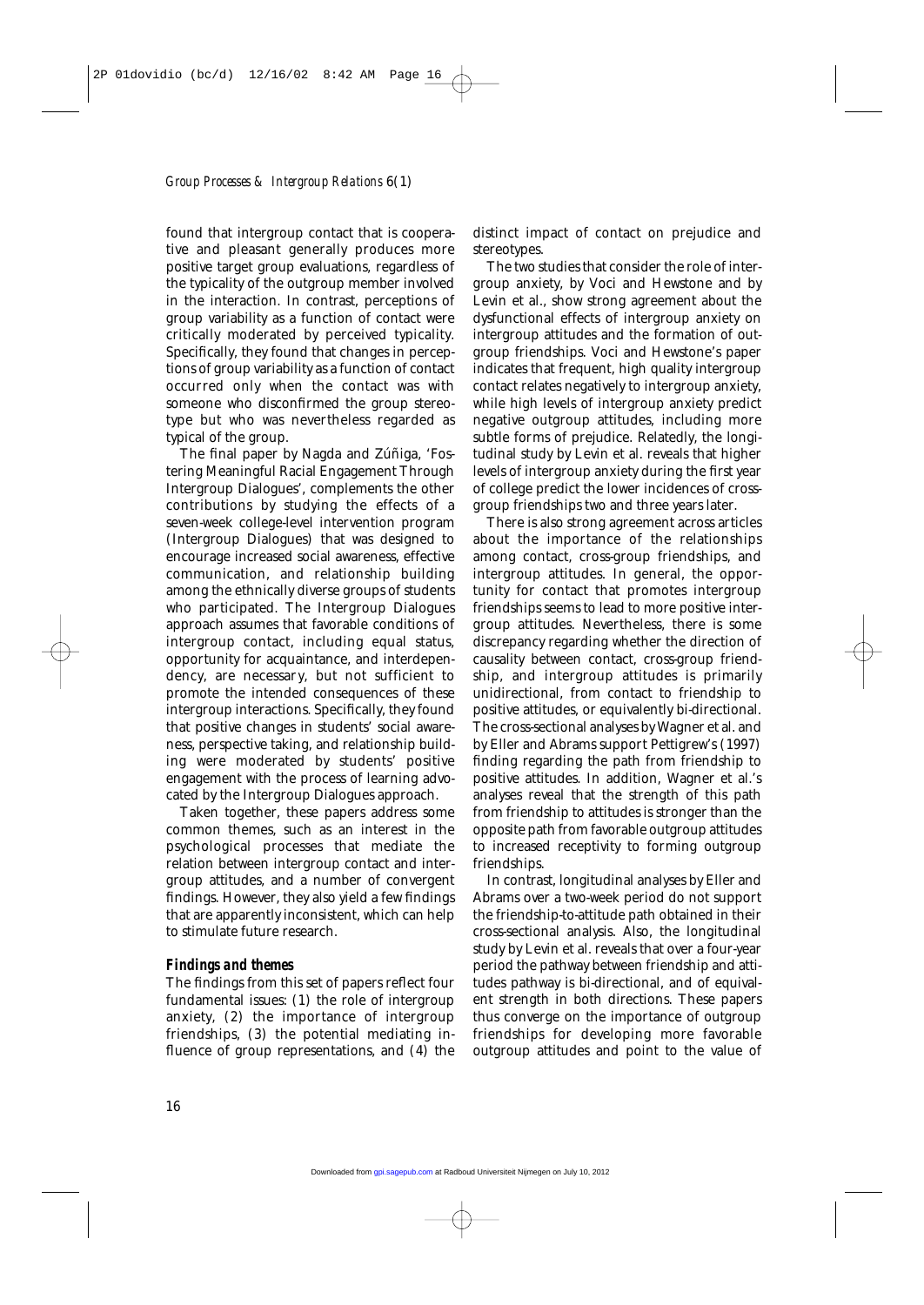examining changes in the dynamics of intergroup contact over time (i.e. longitudinally) as well as at a given point in time (i.e. crosssectionally).

With respect to the mediating role of cognitive representations of the groups, the work of Eller and Abrams and by Levin et al. demonstrate the beneficial effects of strengthening one-group representations while weakening separate-group representations of the groups (see Gaertner & Dovidio, 2000). Specifically, Eller and Abrams, in their cross-sectional analysis, found that more intergroup contact in social settings predicted weaker separate group representations, which in turn predicted lower levels of prejudice. Stronger superordinate, onegroup representations predicted lower levels of intergroup anxiety and more favorable outgroup evaluations. These paths were not significant in their longitudinal analyses, however. Nevertheless, Levin et al.'s longitudinal analysis does reveal that a common ingroup identity (i.e. a one-group representation) leads, over time, to the increased formation of outgroup friendships.

Two papers, those by Wolsko et al. and by Voci and Hewstone, demonstrate how intergroup contact not only reduces prejudice (group evaluations) but also undermines group stereotypes (perceived group variability). What remains unclear, however, are the conditions required to moderate the effect of contact on the weakening of stereotypes. Among the Italian participants, Voci and Hewstone found that frequent levels of high quality intergroup contact was directly related to perceptions of greater outgroup variability. This effect was not moderated by awareness of group membership during contact. In contrast, Wolsko et al. found in their laboratory study that only contact with outgroup members who disconfirm their group stereotype but are nevertheless regarded as typical of their group, increased perceptions of outgroup variability.

In conclusion, although there is now substantial evidence that intergroup contact is effective at reducing intergroup biases (Pettigrew & Tropp, 2000), substantial questions remain about what features of the contact situation are necessary to reduce bias successfully, what aspects of contact (i.e. quantity and/or quality) are most important, and what processes mediate and moderate the effects of contact on attitudes and stereotypes. The articles in this Special Issue of *Group Processes and Intergroup Relations* separately and together represent important steps toward answering these questions.

# **Acknowledgement**

Preparation of this article was supported by NIMH Grant MH 48721 to the first two authors.

# **References**

- Allport, G. W. (1954). *The nature of prejudice*. Cambridge, MA: Addison-Wesley.
- Allport, G. W. (1958). *The nature of prejudice* (abridged). Garden City, NY: Doubleday.
- Amir, Y. (1969). Contact hypothesis in ethnic relations. *Psychological Bulletin, 71*, 319–342.
- Amir, Y. (1976). The role of intergroup contact in change of prejudice and race relations. In P. A. Katz (Ed.), *Towards the elimination of racism* (pp. 245–280). New York: Pergamon.
- Aronson, E., & Patnoe, S. (1997). *The jigsaw classroom*. New York: Longman.
- Batson, C. D. (1991). *The altruism question: Toward a social-psychological answer*. Hillsdale, NJ: Erlbaum.
- Batson, C. D., Polycarpou, M. P., Harmon-Jones, E., Imhoff, H. J., Mitchener, E. C., Bednar, L. L. et al. (1997). Empathy and attitudes: Can feeling for a member of a stigmatized group improve feelings toward the group? *Journal of Pesonality and Social Psychology, 72*, 105–118.
- Bettencourt, B. A., Brewer, M. B., Croak, M. R., & Miller, N. (1992). Cooperation and the reduction of intergroup bias: The roles of reward structure and social orientation. *Journal of Experimental Social Psychology, 28*, 301–319.
- Blanchard, F. A., Weigel, R. H., & Cook, S. W. (1975). The effects of relative competence of group members upon interpersonal attraction in cooperating interracial groups. *Journal of Personality and Social Psychology, 32*, 519–530.
- Bobo, L. (1988). Group conflict, prejudice, and the paradox of contemporary racial attitudes. In P. A. Katz & D. A. Taylor (Eds.), *Eliminating racism: Profiles in controversy* (pp. 85–114). New York: Plenum.
- Bramfield, T. (1946). *Minority problems in the public schools*. New York: Harper & Brothers.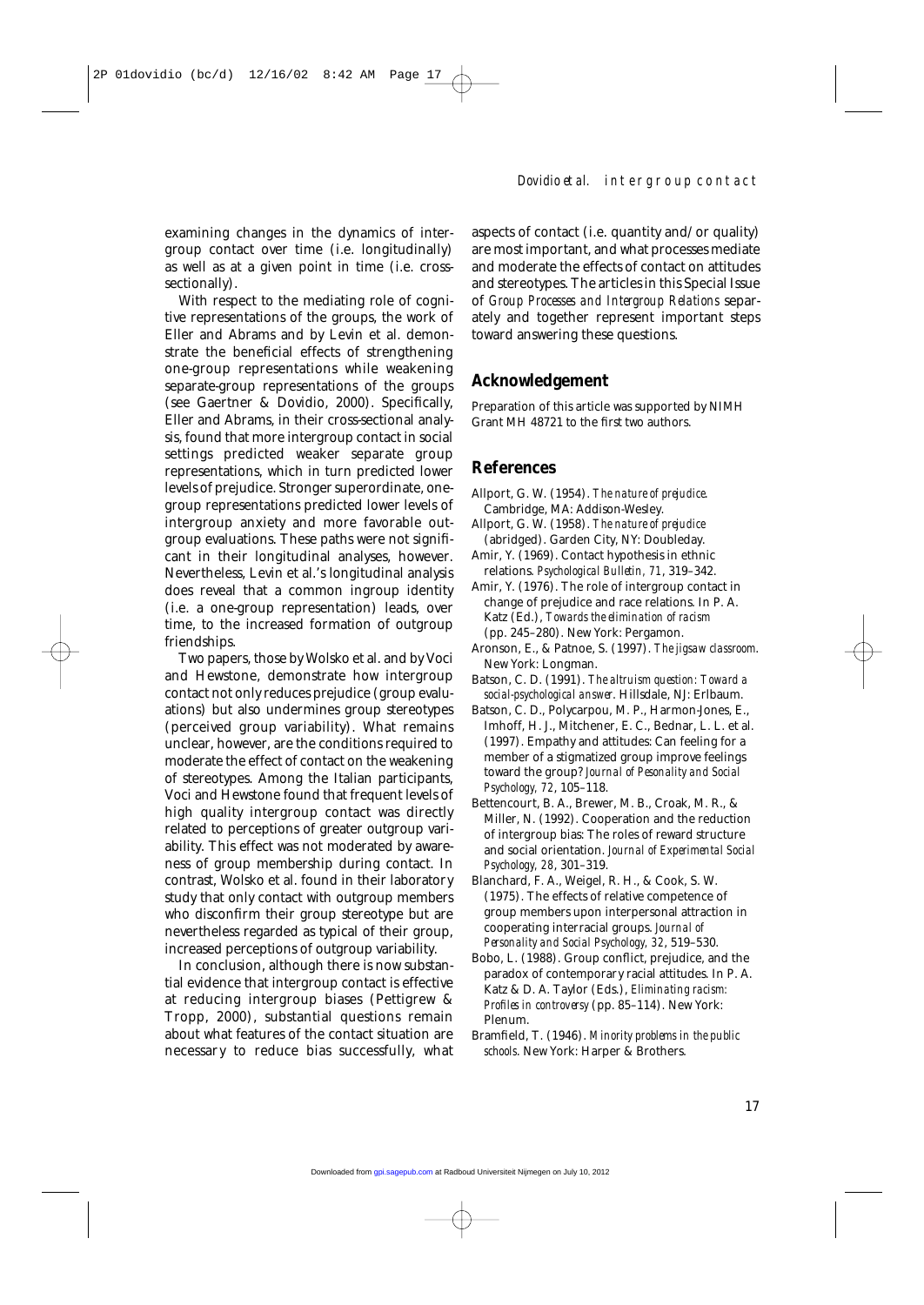Brewer, M. B., & Kramer, R. M. (1985). The psychology of intergroup attitudes and behavior. *Annual Review of Psychology, 36*, 219–243.

Brewer, M. B., & Miller, N. (1984). Beyond the contact hypothesis: Theoretical perspectives on desegregation. In N. Miller & M. B. Brewer (Eds.), *Groups in contact: The psychology of desegregation* (pp. 281–302). Orlando FL: Academic Press.

Brophy, I. N. (1946). The luxury of anti-Negro prejudice. *Public Opinion Quarterly, 9*, 456–466.

Brown, R. J., Vivian, J., & Hewstone, M. (1999). Changing attitudes through intergroup contact: The effects of group membership salience. *European Journal of Social Psychology, 29*, 741–764.

Brown, R. J., & Wade, G. (1987). Superordinate goals and intergroup behavior: The effect of role ambiguity and status on intergroup attitudes and task performance. *European Journal of Social Psychology, 17*, 131–142.

Campbell, D. T. (1965). Ethnocentric and other altruistic motives. In D. Levine (Ed.), *Nebraska symposium on motivation* (Vol. 13, pp. 283–311). Lincoln: University of Nebraska Press.

Chu, D., & Griffey, D. (1985). The contact theory of integration: The case of sport. *Sociology of Sport Journal, 2*, 323–333.

Cook, S. W. (1985). Experimenting on social issues: The case of school desegregation. *American Psychologist, 40*, 452–460.

Crosby, F., Bromley, S., & Saxe, L. (1980). Recent unobtrusive studies of black and white discrimination and prejudice: A literature review. *Psychological Bulletin, 87*, 546–563.

Deschamps, J. C., & Brown, R. (1983). Superordinate goals and intergroup conflict. *British Journal of Social Psychology, 22*, 189–195.

Desforges, D. M., Lord, C. G., Ramsey, S. L., Mason, J. A., Van Leeuwen, M. D., West, S. C. et al. (1991). Effects of structured cooperative contact on changing negative attitudes toward stigmatized social groups. *Journal of Personality and Social Psychology, 60*, 531–544.

Deutsch, M., & Collins, M. E. (1950). Interracial housing. III. Influence of integrated, segregated occupancy on racial attitudes measured. *Journal of Housing, 7*, 127–129.

Deutsch, M., & Collins, M. E. (1951). *Interracial housing: A psychological evaluation of a social experiment.* Minneapolis, MN: University of Minnesota Press.

Dovidio, J. F, Gaertner, S. L., & Kafati, G. (2000). Group identity and intergroup relations: The Common In-Group Identity Model. In S. R. Thye, E. J. Lawler, M. W. Macy, & H. A. Walker (Eds.),

*Advances in group processes* (Vol. 17, pp. 1–34). Stamford, CT: JAI Press.

Dovidio, J. F., Gaertner, S. L., Kawakami, K., & Hodson, G. (2002). Why can't we just get along? Interpersonal biases and interracial distrust. *Cultural Diversity & Ethnic Minority Psychology*, *8*, 88–102.

Dovidio, J. F., Gaertner, S. L., & Validzic, A. (1998). Intergroup bias: Status, differentiation, and a common in-group identity. *Journal of Personality and Social Psychology, 75*, 109–120.

Dovidio, J. F., Gaertner, S. L., Validzic, A., Matoka, K., Johnson, B., & Frazier, S. (1997). Extending the benefits of re-categorization: Evaluations, selfdisclosure and helping. *Journal of Experimental Social Psychology, 33*, 401–420.

Esses, V. M., Dovidio, J. F., Jackson, L. M., & Armstrong, T. M. (2001). The immigration dilemma: The role of perceived group competition, ethnic prejudice, and national identity. *Journal of Social Issue*, 57, 389–412*.*

Finlay, K., & Stephan, W. G. (2000). Reducing prejudice: The effects of empathy on intergroup attitudes. *Journal of Applied Social Psychology*, *30*, 1720–1737.

Gaertner, S. L., & Dovidio, J. F. (1986). The aversive form of racism. In J. F. Dovidio & S. L. Gaertner (Eds.), *Prejudice, discrimination, and racism* (pp. 61–89). Orlando, FL: Academic Press.

Gaertner, S. L., & Dovidio, J. F. (2000). *Reducing intergroup bias: The Common Ingroup Identity Model*. Philadelphia, PA: Psychology Press.

Gaertner, S. L., Dovidio, J. F., Anastasio, P. A., Bachman, B. A., & Rust, M. C. (1993). The common ingroup identity model: Recategorization and the reduction of intergroup bias. In W. Stroebe & M. Hewstone (Eds.), *European review of social psychology* (Vol. 4. pp. 1–26). New York: Wiley.

Gaertner, S. L., Dovidio, J. F., Rust, M. C., Nier, J., Banker, B., Ward, C. M. et al. (1999). Reducing intergroup bias: Elements of intergroup cooperation. *Journal of Personality and Social Psychology*, *76*, 388–402.

Hamberger, J., & Hewstone, M. (1997). Inter-ethnic contact as a predictor of blatant and subtle prejudice: Tests of a model in four West European nations. *British Journal of Social Psychology, 36*, 173–190.

Herek, G. M., & Capitanio, J. P. (1996). 'Some of my best friends': Intergroup contact, concealable stigma, and heterosexuals' attitudes toward gay men and lesbians. *Personality and Social Psychology Bulletin, 22*, 412–424.

Hewstone, M. (1996). Contact and categorization: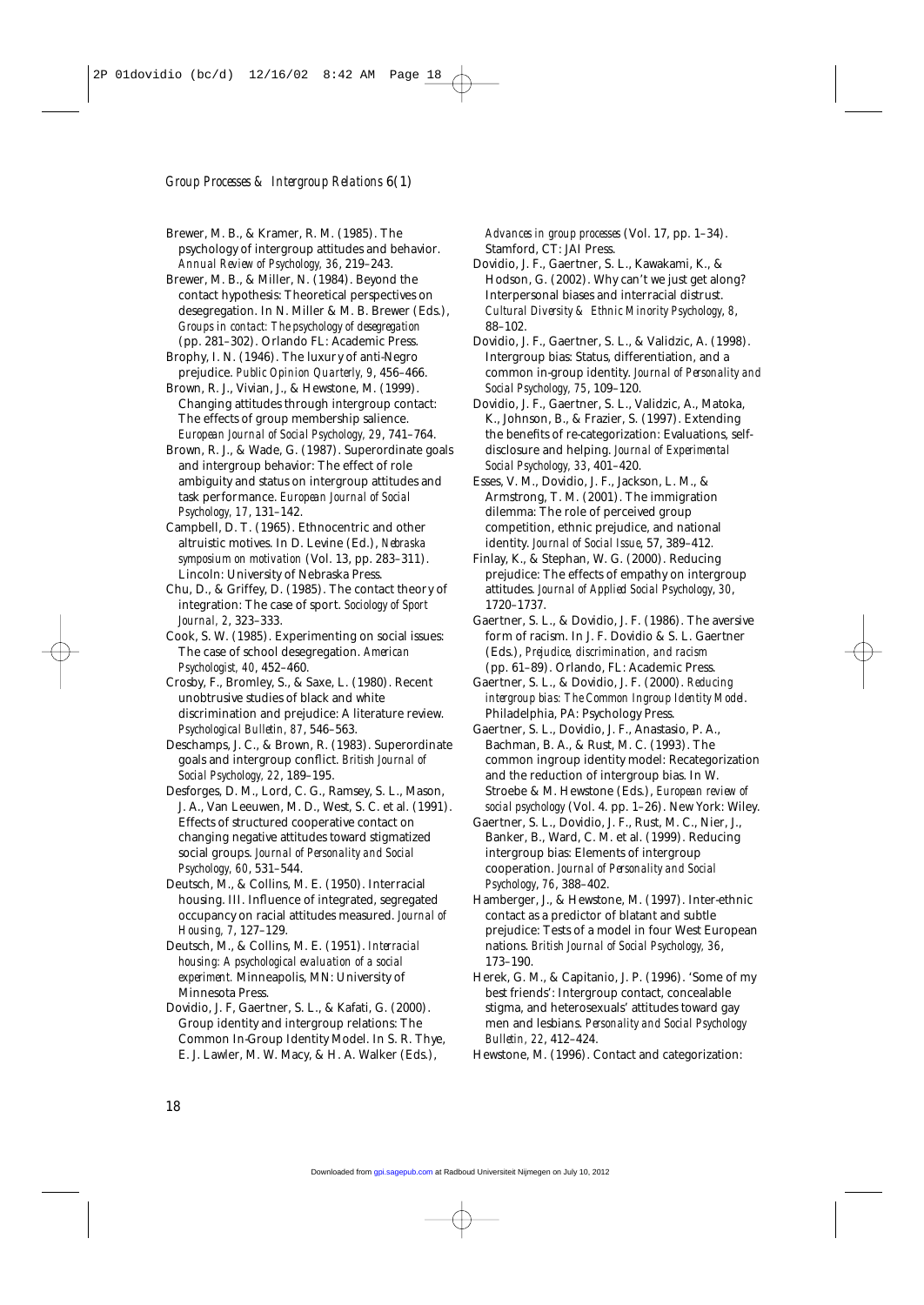Social psychological interventions to change intergroup relations. In C. N. Macrae, C. Stangor, & M. Hewstone (Eds.), *Stereotypes and stereotyping* (pp. 323–368) New York: Guilford.

- Hewstone, M., & Brown, R. J. (1986). Contact is not enough: An intergroup perspective on the 'Contact Hypothesis'. In M. Hewstone & R. Brown (Eds*.), Contact and conflict in intergroup encounters* (pp. 1–44). Oxford: Basil Blackwell.
- Hogg, M. A., & Hains, S. C. (1996). Intergroup relations and group solidarity: Effects of group identification and social beliefs on depersonalized interaction. *Journal of Personality and Social Psychology, 70*, 295–309.
- Horowitz, E. L. (1936). The development of attitude toward the Negro. *Archives of Psychology* (Columbia University), No. 194, 47.
- Howard, J. M., & Rothbart, M. (1980). Social categorization for in-group and out-group behavior. *Journal of Personality and Social Psychology, 38*, 301–310.
- Hyers, L. L., & Swim, J. K. (1998). A comparison of experiences of dominant and minority group members during an intergroup encounter. *Group Processes and Intergroup Relations, 1*, 143–163.
- Islam, M. R., & Hewstone, M. (1993). Dimensions of contact as predictors of intergroup anxiety, perceived outgroup variability and outgroup attitude: An integrative model. *Personality and Social Psychology Bulletin, 19*, 700–710.
- Johnson, D. W., & Johnson, R. T. (2000). The three Cs of reducing prejudice and discrimination. In S. Oskamp (Ed.), *Reducing prejudice and discrimination* (pp. 239–268). Hillsdale, NJ: Erlbaum.
- Kawakami, K., Dovidio, J. F., Moll, J., Hermsen, S., & Russin, A. (2000). Just say no (to stereotyping): Effects of training in trait negation on stereotype activation. *Journal of Personality and Social Psychology, 78*, 871–888.
- Kolodziej, M. E., & Johnson, B. T. (1996). Interpersonal contact and acceptance of persons with psychiatric disorders: A research synthesis. *Journal of Consulting and Clinical Psychology*, *64*, 1387–1396.
- Landis, D., Hope, R. O., & Day, H. R. (1984). Training for desegregation in the military. In N. Miller & M. B. Brewer (Eds.), *Groups in contact: The psychology of desegregation* (pp. 257–278). Orlando, FL: Academic Press.
- Lett, H. A. (1945). Techniques for achieving interracial cooperation. *Proceedings of the Institute on Race Relations and Community Organization*. Chicago, IL: University of Chicago and American Council on Race Relations.
- Long, H. H. (1949). Race restrictive covenants and social control. *Sociology & Social Research*, *33*, 355–361.
- Lott, A. J., & Lott, B. E. (1965). Group cohesiveness as interpersonal attraction: A review of relationships with antecedent and consequent variables. *Psychological Bulletin, 64*, 259–309.
- Mackie, D. M., & Smith, E. R. (Eds.) (2002). *From prejudice to intergroup emotions: Differentiated reactions to social groups*. New York: Psychology Press.
- Marcus-Newhall, A., Miller, N., Holtz, R., & Brewer, M. B. (1993). Cross-cutting category membership with role assignment: A means of reducing intergroup bias. *British Journal of Social Psychology, 32*, 125–146.
- Miller, N. (2002). Personalization and the promise of Contact Theory. *Journal of Social Issues, 58*, 387–410.
- Miller, N., & Brewer, M. B. (1986). Categorization effects on ingroup and outgroup perception. In J. F. Dovidio & S. L. Gaertner (Eds.), *Prejudice, discrimination, and racism* (pp. 209–230). Orlando, FL: Academic Press.
- Miller, N., Brewer, M. B., & Edwards, K. (1985). Cooperative interaction in desegregated settings: A laboratory analog. *Journal of Social Issues, 41*(3), 63–75.
- Miller, N., & Davidson-Podgorny, G. (1987). Theoretical models of intergroup relations and the use of cooperative teams as an intervention for desegregated settings. In, C. Hendrick (Ed.), *Review of personality and social psychology: Vol. 9*. *Group processes and intergroup relations* (pp. 41–67). Beverly Hills, CA: Sage.
- Moody, J. (2001). Race, school integration, and friendship segregation in America. *American Journal of Sociology*, *107*, 679–716.
- Nier, J. A., Gaertner, S. L., Dovidio, J. F., Banker, B. S., Ward, C. M., and Rust, M. C. (2001). Changing interracial evaluations and behavior: The effects of a common group identity. *Group Processes and Intergroup Relations*, *4*, 299–316.
- Otten, S., & Moskowitz, G. B. (2000). Evidence for implicit evaluative in-group bias: Affect-based spontaneous trait inference in a minimal group paradigm. *Journal of Experimental Social Psychology, 36*, 77–89.
- Park, B., & Rothbart, M. (1982). Perception of outgroup homogeneity and levels of social categorization: Memory for the subordinate attributes of in-group and out-group members. *Journal of Personality and Social Psychology, 42*, 1051–1068.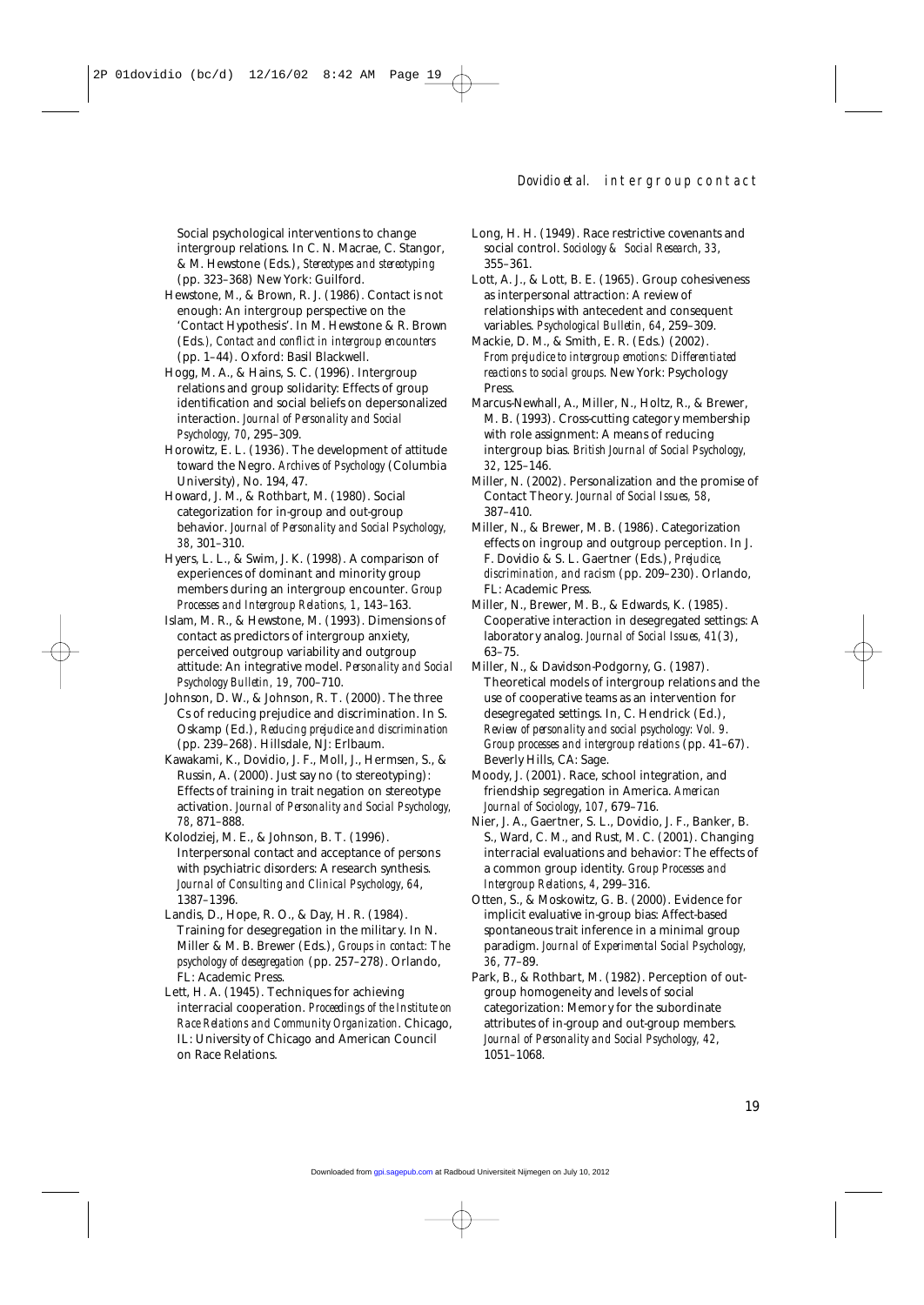Pettigrew, T. F. (1997). Generalized intergroup contact effects on prejudice. *Personality and Social Psychology Bulletin, 23*, 173–185.

Pettigrew, T. F. (1998). Intergroup Contact Theory. *Annual Review of Psychology, 49*, 65–85.

Pettigrew, T. F. (in press). Intergroup contact: Theory, research and new perspectives. In J. A. Banks & C. A. Banks (Eds.), *Handbook of research on multicultural education*. New York: Jossey-Bass.

Pettigrew, T. F., & Tropp, L. R. (2000). Does intergroup contact reduce prejudice? Recent metaanalytic findings. In S. Oskamp (Ed.), *Reducing prejudice and discrimination* (pp. 93–114). Hillsdale, NJ: Erlbaum.

Rothbart, M., & John, O. P. (1985). Social categorization and behavioral episodes: A cognitive analysis of the effects of intergroup contact. *Journal of Social Issues, 41*(3), 81–104.

Schofield, J. W., & Eurich-Fulcer, R. (2001). When and how school desegregation improves intergroup relations. In R. Brown & S. L. Gaertner (Eds.), *Blackwell handbook of social psychology: Intergroup processes* (pp. 475–494). Malden, MA: Blackwell.

Sherif, M., Harvey, O. J., White, B. J., Hood, W. R., & Sherif, C. W. (1961). *Intergroup conflict and cooperation. The Robbers Cave experiment*. Norman, OK: University of Oklahoma Book Exchange.

Sidanius, J., & Pratto, F. (1999). *Social dominance: An intergroup theory of social hierarchy and oppression*. New York: Cambridge University Press.

Singer, H. A. (1948). The veteran and race relations. *Journal of Educational Sociology*, *21*, 397–408.

Slavin, R. E. (1985) Cooperative learning: Applying contact theory to desegregated schools*. Journal of Social Issues, 41*(3), 45–62.

Smith, F. T. (1943). *An experiment in modifying attitudes toward the Negro*. New York: Teachers College, Columbia University.

Stephan, W. G., & Finlay, K. (1999). The role of empathy in improving intergroup relations. *Journal of Social Issues, 55*, 729–743.

Stephan, W. G., & Stephan, C. W. (1984). The role of ignorance in intergroup relations. In N. Miller & M. B. Brewer (Eds.), *Groups in contact: The psychology of desegregation* (pp. 229–257). Orlando, FL: Academic Press.

Stephan, W. G., & Stephan, C. W. (1985). Intergroup anxiety. *Journal of Social Issues, 41*(3), 157-175.

Stephan, W. G., & Stephan, C. W. (2001). *Improving intergroup relations*. Thousand Oaks, CA: Sage.

Stouffer, S. A. (1949). *The American soldier*. Princeton, NJ: Princeton University Press.

Tajfel, H., & Turner, J. C. (1979). An integrative theory of intergroup conflict. In W. G. Austin & S. Worchel (Eds.), *The social psychology of intergroup relations* (pp. 33–48). Monterey, CA: Brooks/Cole.

Turner, J. C., Hogg, M. A., Oakes, P. J., Reicher, S. D., & Wetherell, M. S. (1987). *Rediscovering the social group: A self-categorization theory*. Oxford, U.K.: Basil Blackwell.

van Oudenhoven, J. P., Prins, K. S., & Buunk, B. (1998). Attitudes of minority and majority members towards adaptation of immigrants. *European Journal of Social Psychology, 28*, 995–1013.

Watson, G. (1947). *Action for unity*. New York: Harper.

Wilder, D. A. (1981). Perceiving persons as a group: Categorization and intergroup relations. In D. L. Hamilton (Ed.), *Cognitive processes in stereotyping and intergroup behavior* (pp. 213–257). Hillsdale, NJ: Erlbaum.

Wilder, D. A. (1986). Social categorization: Implications for creation and reduction of intergroup bias. In L. Berkowitz (Ed.), *Advances in experimental social psychology* (Vol. 19, pp. 291–355). Orlando, FL: Academic Press.

Wilder, D. A. (1993). Freezing intergroup evaluations: Anxiety fosters resistance to counterstereotypic information. In M. A. Hogg & D. Abrams (Eds.), *Group motivation: Social psychological perspectives* (pp. 68–86). New York: Harvester-Wheatsheaf.

Williams, R. M., Jr. (1947). *The reduction of intergroup tensions*. New York: Social Science Research Council.

Worchel, S. (1979). Cooperation and the reduction of intergroup conflict: Some determining factors. In W. Austin & S. Worchel (Eds.), *The social psychology of intergroup relations* (pp. 262–273). Monterey, CA: Brooks/Cole.

Worchel, S. (1986). The role of cooperation in reducing intergroup conflict. In S. Worchel. & W. Austin (Eds.), *The psychology of intergroup relations* (pp. 288–304). Chicago, IL: Nelson-Hall.

Worchel, S., Rothgerber, H., Day, E. A., Hart, D., & Butemeyer, J. (1998). Social identity and individual productivity with groups. *British Journal of Social Psychology, 37*, 389–413.

Wright, S. C., Aron, A., McLaughlin-Volpe, T., & Ropp, S. A. (1997). The extended contact effect: Knowledge of cross-group friendships and prejudice. *Journal of Personality and Social Psychology, 73*, 73–90.

Zeligs, R., & Hendrickson, G. (1933). Racial attitudes of 200 sixth grade children. *Sociology & Social Research*, *18*, 26–36.

*Paper received 1 August 2002; revised version accepted 5 September 2002.*